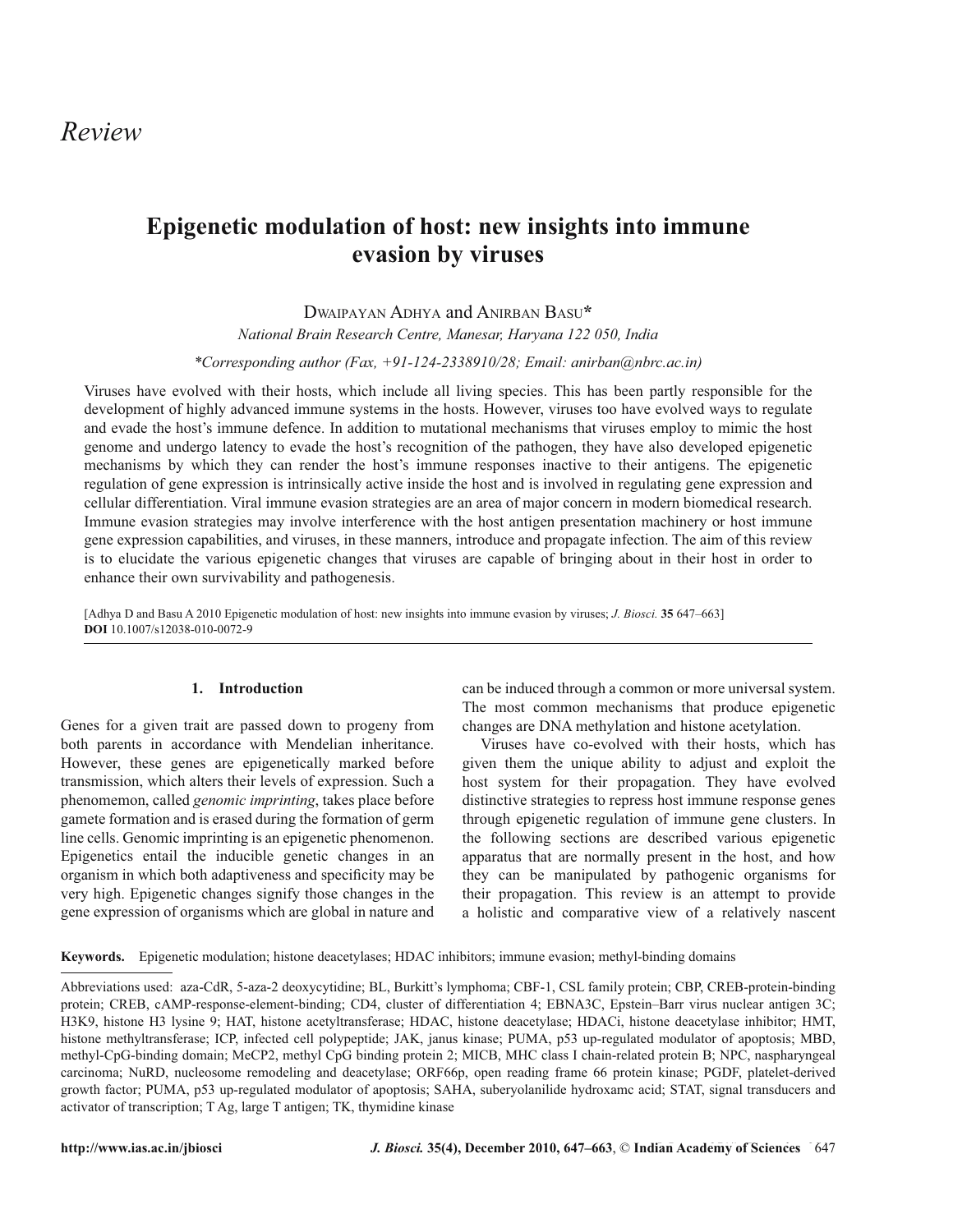area of research and to clarify the ambiguities associated with pathogenic immune evasion mechanisms related to epigenetic alterations.

### **2. Role of epigenetics in regulation of gene expression**

Epigenetic control of gene expression is complex and consists of multiple facets, including histone modification, miRNA pathways and DNA methylation. Histone acetylation and DNA methylation are the main mechanisms of epigenetic regulation (Zocchi and Sassone-Corsi 2010). The miRNA pathway is usually activated during cancer or viral infection. A detailed description of the role of miRNA in gene regulation has been provided in a later section.

### 2.1 *Histone modifications*

The extent of acetylation of core histones reflects a balance between the opposing activities of histone acetyltransferases (HATs) and histone deacetylases (HDACs) (figure 1). In the deacetylated state, histones package the DNA into condensed chromatin, termed *nucleosomes*, which, in turn, prevent access of transcriptional activators to their target sites, thus resulting in transcriptional repression. Relaxation of the nucleosomes occur by the acetylation of the conserved N-terminal histone tails, which decrease the interaction of the positively charged histone tails with the negatively charged phosphate backbone of DNA. The nucleosomal relaxation facilitates access of transcriptional activators and allows gene expression. Furthermore, many transcriptional co-activators such as p300 and CBP (CRE-binding protein,

where CRE is cAMP-response-element-binding protein) display intrinsic HAT activity, which reinforces chromatin relaxation.

Hypoacetylated histones are associated with transcriptionally silent genes, which is consistent with the discovery that HDACs are present in the same complex along with other transcriptional repressors. There are four groups of HDAC proteins classified according to function and DNA sequence similarity. The first two groups are considered to be Zn<sup>2+</sup>-dependent "classical" HDACs whose activities are inhibited by Trichostatin A (TSA), whereas the third group is a family of NAD<sup>+</sup>-dependent proteins not affected by TSA. The fourth group is considered an atypical category of its own, based solely on DNA sequence similarity with the others. Class I HDACs (HDACs 1, 2, 3 and 8) are localized in the nucleus and are present as multi-protein complexes. They are not DNA-binding proteins. HDACs located in the nucleus show maximum deacetylase activity. They have ubiquitous expression and play key roles in normal cells. Class II HDAC (HDACs 4, 5, 7, 9, 6 and 10) expression is tissue-specific and can shuttle between the nucleus and cytoplasm (de Ruijter *et al.* 2003). This class of HDACs has lower deacetylase activity than their class I counterparts. The functions of class I and class II HDACs in epigenetic regulation of gene expression have been well-elucidated. Class IIb HDACs (HDAC6 and HDAC10) contain two deacetylase domains and are capable of deacetylating cytoplasmic proteins to modulate their activity (Duong *et al.* 2008). Class III HDACs (the sirtuins) show anti-oxidant properties, while functionally there is much to be studied as far as class IV HDACs (potentially, HDAC11) are concerned (Wang *et al.* 2009).



**Figure 1.** Epigenetic regulation of gene expression: **(a)** Inhibition: HDACs deacetylate histone tails, which clamp onto genome around nucleosome, thus inhibiting transcription. Methyl-binding proteins (e.g. MBDs) bind to methylated CpG islands in the promoter site of DNA and form an inhibitory complex with HDACs and other co-inhibitory molecules (not shown) to further strengthen inhibition. **(b)** Activation: histone acetylases such as CBP acetylate histone tails to unclamp DNA and allow unwinding. CBP also acts as a co-activator along with CREB, which bind to promoter sequences to initiate transcription.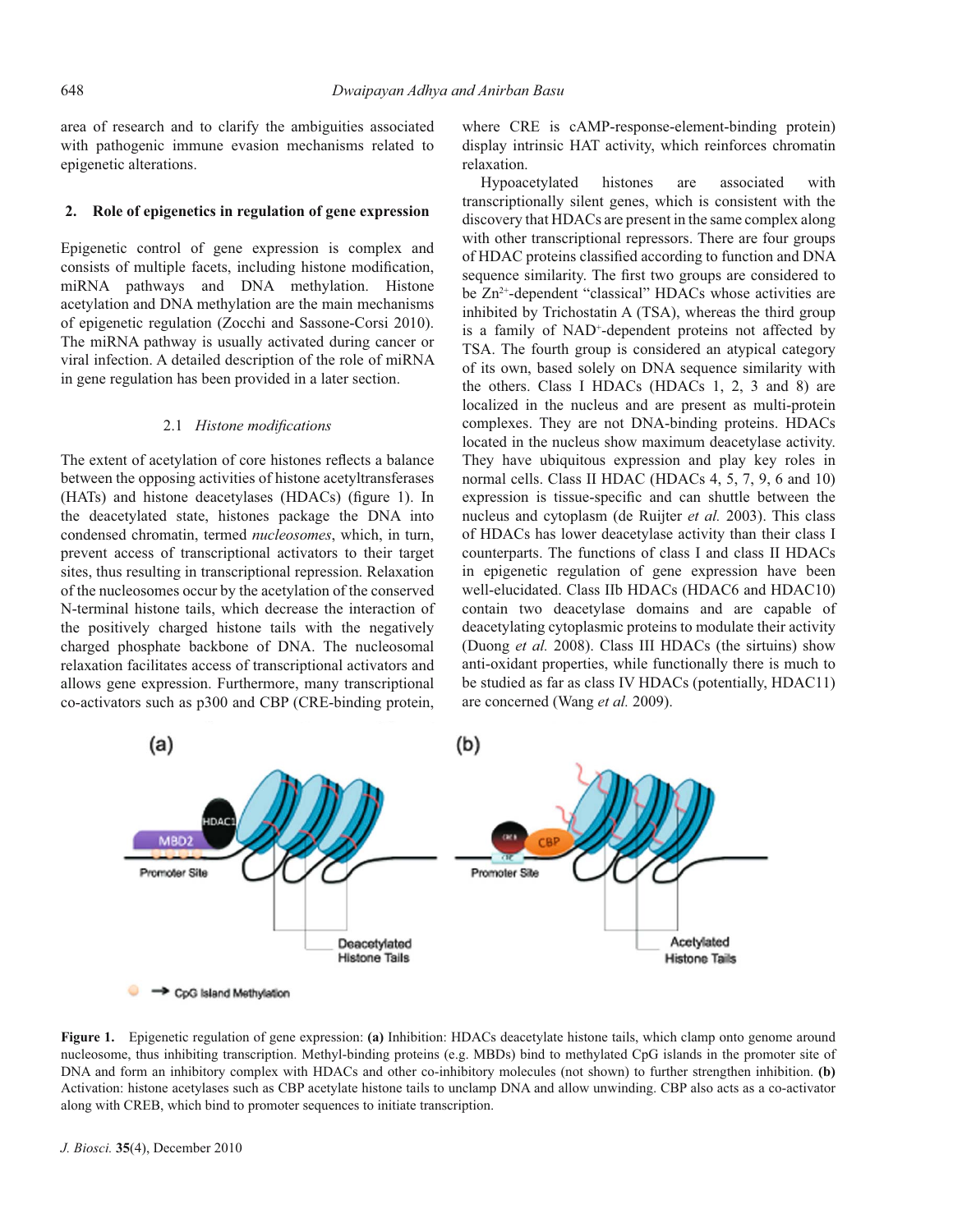# 2.2 *DNA methylation*

Methylation at CpG dinucleotides in genomic DNA is another fundamental epigenetic mechanism of gene expression control in vertebrates. Proteins with a methyl-CpG-binding domain (MBDs) can bind to single methylated CpGs and most of them are involved in transcriptional control (Bird 1996; Roloff *et al.* 2003). So far, five vertebrate MBDs have been described as MBD family members: MBD1, MBD2, MBD3, MBD4 and MeCP2 (Ballestar and Wolffe 2001; Wade 2001). Strong evidence exists for the correlation between DNA hypermethylation, hypoacetylation of histones, tightly packed chromatin and transcriptional repression. Except for MBD4, all other members of the MBD family are associated with HDACs, and a transcriptional repression mechanism mediated by the recruitment of HDACs has been shown for MeCP2, MBD1 and MBD2 (Ohki *et al.* 1999).

# **3. Aspects of non-epigenetic viral immune evasion: prominence of mimicry**

Viruses can exist in two forms: as extracellular virion particles or as intracellular genomes. While the former is resistant to physical stress, the latter is more susceptible to the humoral immune control. Various mechanisms of immune evasion are devised to protect viral genome and enhance their replication capabilities. Viral immunoregulatory proteins may be encoded as genes either with or without sequence homology with host genes. Large DNA viruses such as herpesvirus encode viral homologs derived from mutated host genes. On the other hand, certain viral immunoregulatory genes do not bear a sequence similarity to host genes, and may reflect a model of viral co-evolution with host through selection pressure (Alcami and Koszinowski 2000).

At the antigen presentation level, major histocompatibility complex (MHC) gene products are important factors in intercellular recognition and self- and non-selfdiscrimination. The various host-mimicking proteins of the virus interfere with antigen-binding properties of MHC molecules. Epstein–Barr virus EBNA1 protein is capable of blocking antigen-processing while the herpes simplex virus ICP47 protein hinders transporters associated with antigen processing (TAP) activity. Viruses can modify maturation, assembly and export of MHC class I molecules. They are able to downregulate MHC class I molecules while hindering MHC class II functions (Farrell and Davis-Poynter 1998).

At the level of anti-viral responses, viruses are able to block interferon (IFN)-induced transcriptional responses and JAK/STAT signalling pathways. Critical members of the IFN effecter pathway such as the dsRNA-dependant protein kinase (PKR) can be inhibited by vaccinia virus (Smith *et al.* 1997). Eukaryotic translation initiation factor

 $2\alpha$  (eIF-2 $\alpha$ ) and RNase L system can be inhibited by the herpes simplex virus and the vaccinia virus respectively (Goodbourn *et al.* 2000). Poxviruses encode soluble homologs of IFN-*α*, IFN-*β* and IFN-*γ* receptors capable of binding to host interferons and inactivating them. Synthesis of interferons can also be blocked by several viruses (Spriggs 1996).

The African swine fever virus (ASFV) replicates in macrophages and encodes an I*κ*B homolog that blocks nuclear factor NF*κ*B and nuclear-factor-activated T-cell (NFAT) mediated cytokine expression (Miskin *et al.* 1998). Certain viruses encode ligands for the tumour necrosis factor (TNF) family of receptors. Epstein–Barr virus (EBV) latent membrane protein 1 (LMP1) recruits components of the TNF receptor (TNFR) and CD40 to activate selective cytokine responses that could be beneficial for the virus, such as enhancing cell proliferation (Farrell 1998). Occupying the ranks of cytokine/chemokine modulation are the production of "virokines" and "viroreceptors", the viral homologs of cytokines and cytokine receptors. While virokines induce signalling pathways promoting virus replication, the viroreceptors neutralize host cytokine activity (Lalani *et al.* 2000; Tortorella *et al.* 2000). The persistent prevalence of undetectable Japanese encephalitis virus (JEV) inside peripheral macrophages and the significant absence of cell death while in the blood stream is a major cause of concern in detecting JEV infection. Studies have shown that cytokine/chemokine modulation is an important mediator of immune evasion by this virus. Monocyte chemotactic protein 1 (MCP1) and interleukin 6 (IL6) are down-regulated, causing inability to recruit mononuclear leukocytes and other components of the peripheral immune system, and interleukin 10 (IL10), an anti-inflammatory cytokine, is upregulated, thus inhibiting macrophage activation and antigen presentation (Dutta *et al.* 2010).

Apoptosis, a mechanism of controlled cell death can act as an early innate immune response against cellular perturbations by viral infection. However, viruses have devised ways to inhibit apoptosis. The immune evasion strategies at the apoptotic level include inhibition of caspases, up-regulation of the anti-apoptotic bcl2, blocking of TNF receptors and inactivation of pro-apoptotic IFNinduced PKR and the tumour suppressor p53 (Alcami and Koszinowski 2000; Everett and McFadden 1999).

# **4. Aspects of epigenetic viral immune evasion: cycle of acetylations and methylations**

Emerging evidence indicates that programmed DNA rearrangements, imprinting phenomenon, germ line silencing, developmentally cued stem cell division, and overall chromosomal stability and identity are all influenced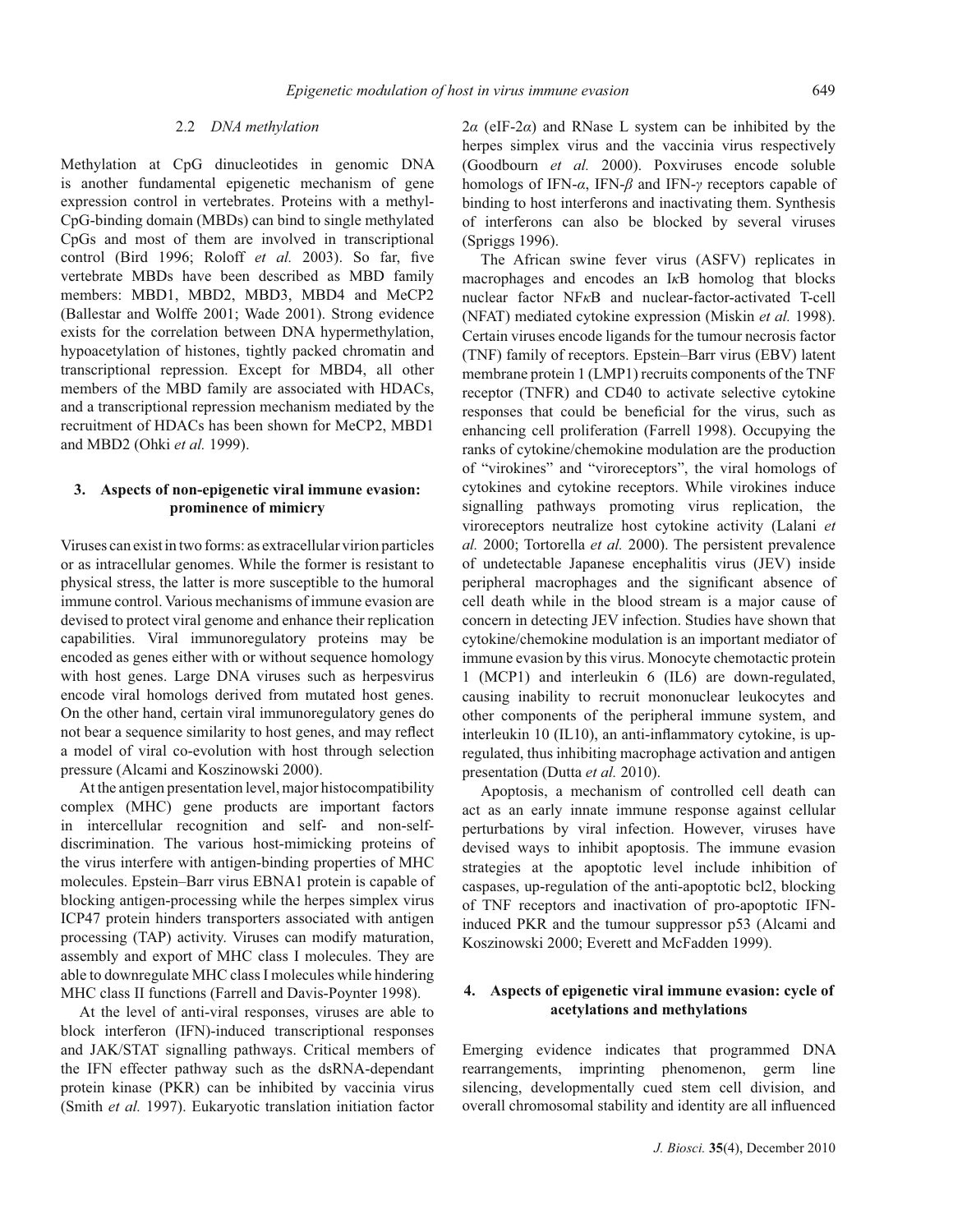by epigenetic alterations of the underlying chromatin structure (Jenuwein and Allis 2001). Retroviruses and several DNA viruses are capable of integrating their genome into the host genome. The host, unable to differentiate self from non-self, helps the packaging of the viral DNA into nucleosomes or nucleosome-like structures involving histones (Oh and Fraser 2008; Dahl *et al.* 2007; Imai *et al.* 2010). Once inside the host genome, viral gene expression can be regulated just like its host. The virus can stay latent by silencing its gene or can robustly proliferate by activating it. Viral DNA uses not only host transcription factors but also epigenetic regulators. The effects of viral epigenetic control of gene expression also extends to regulating host gene expression, often by silencing host immune response genes present in chromosomal clusters (Wong *et al.* 1999). Transcriptional silencing by methylation of DNA and chromatin remodeling by HDACs leading to inhibition of DNA-binding of some transcription factors has been shown to have a vital role in suppression of the host's innate immune response to infection, especially viral infection. The following are some currently known viruses that exhibit unique epigenetic immune evasion mechanisms to survive and propagate in their host.

# 4.1 *Viral CpG island methylation paradigm*

Several DNA viruses and retroviruses integrate their genome into the host genome, resulting in the formation of a latent provirus capable of shutting down its transcription at will. Thus, while virus titer may intermittently fall and make their detection difficult, a reactivation of provirus will give rise to increasing viral load and infection. The inactivation of virus genome occurs via methylation of the viral promoter CpG island and recruitment of associated inhibitory complexes (figure 2). The following are some viruses that are able to elude an immune response in the above manner.

4.1.1 *Human immunodeficiency virus (HIV)*: In the case of HIV-1, CD4+ T-cells are the reservoirs of latent virus particles (Kauder *et al.* 2009). The existing hypothesis for the latent infection of CD4+ T-cells is that the virus infects T-cells just prior to their natural switch to a quiescent state or naïve T-cells undergoing differentiation during thymopoiesis (Pearson *et al.* 2008; Margolis 2010). The HIV viral

activator Tat is a very potent activator of gene expression and interacts with HATs and HDACs to derepress inhibition of transcription, while the HIV promoter is very responsive to cellular activators of transcription such as TNF*α* and NF*κ*B (Romani *et al.* 2010). Thus, transcriptional regulatory mechanisms are required to allow HIV to establish and maintain a persistent latent infection, and studies have shown the importance of histone-modifying and DNAmethylating enzymes in this respect (Archin and Margolis 2006). Such latent infection renders highly active antiretroviral therapy (HAART) ineffective. Experiments have revealed that two CpG islands flank the HIV-1 transcription start site, and a methyl CpG domain protein 2 (MBD2) has been identified as a regulator of HIV-1 latency. During latency, a MBD2 and HDAC2 complex has been found at one of these CpG islands. Studies with small molecule inhibitor of methylation, 5 -aza-2 deoxycytidine (aza-CdR), have confirmed that cytosine methylation and MBD2 are epigenetic regulators of HIV-1 latency. NF*κ*B signalling is responsible for HIV-1 reactivation, but a significant proportion of the latent HIV-1 remains silent even when NF*κ*B is activated. In the latent state, HDAC1 is recruited to the HIV-1 promoter by several sequence specific factors including NF*κ*B p50 and CBF-1 (CSL family protein). MBD2, which is also recruited to the HIV-1 promoter site via a hypermethylated CpG island, silences transcription by recruitment of HDAC2 and the nucleosome remodeling and deacetylase (NuRD) complex. TNF*α*, an activator of latent HIV-1, on its own, can reactivate only a small percentage of the cell population, ranging from 16% to 41%. Aza-CdR, an inhibitor of methylation, could reactivate latent HIV-1, but on its own showed little effect. In contrast, dual treatment with both TNF*α* (activator of NF*κ*B) and aza-CdR induced a dramatic increase in HIV-1 gene transcription.

In addition to the above mechanisms involving MBDs and HDACs, trimethylation of the ninth lysine of histone 3 (H3K9) by a histone methyltransferase (HMT) Suv39H1 is also responsible for HIV-1 gene silencing and latency (Lachner *et al.* 2003; Jenuwein 2006; Lee, Teyssier *et al.* 2005). Further experiments have shown the involvement of another HMT, G9a, which has a greater influence on histone methylation than Suv39H1 (Tachibana *et al.* 2001). It was shown that G9a knock-down was associated with loss of Suv39H function (Gazzar *et al.* 2008). This data suggested a

**Figure 2.** The methylation paradigm in the HIV system: **(a)** Latent virus: The HIV gene integrates into the host genome. Its transcription start site has CpG islands that are methylated by DNMTs, and bound by methyl-binding proteins such as MBD2. A inhibitory complex forms containing HDACs and other co-inhibitors like NuRD. This gives rise to latent provirus. **(b)** Virulent virus: In the presence of stimulation, such as TNFα, the complexes inducing latency such as HDAC and MBD2 are removed from the viral promoter region. Tat interacts with HDACs to remove them from the inhibitory complex. It also interacts with CBP/p300 and activates RNA polymerase complex to initiate transcription from provirus template. **(c)** Combinational therapy for AIDS—a major setback in anti-retroviral therapy: By administering a HDACi such as valproic acid and a DNMTi such as 5 -azacytidine, in combination with HAART, an effective treatment for AIDS can be deviced. While the HDACi and DNMTi derepress provirus transcription, HAART detects and inhibits viral replication and propagation in host.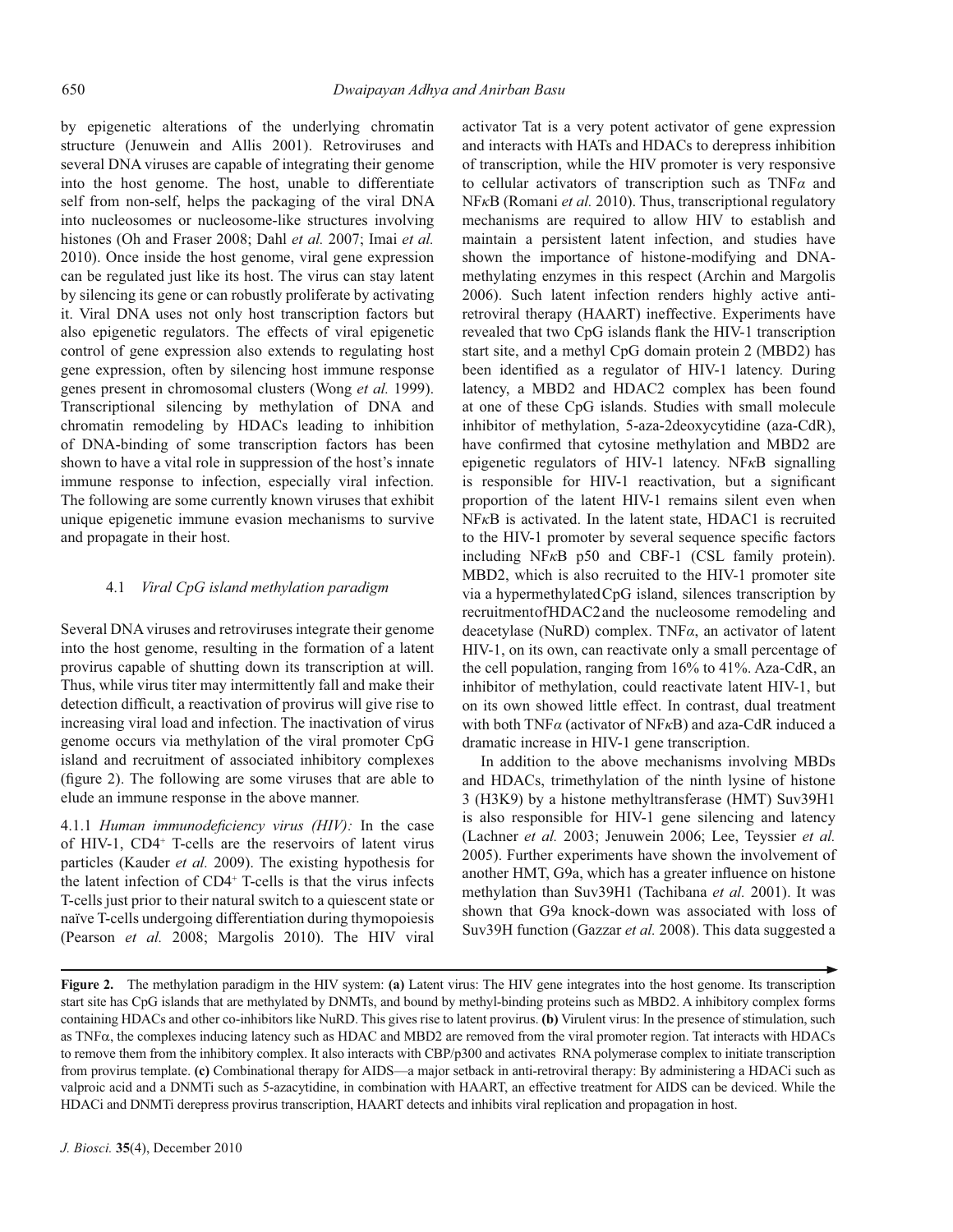

**Figure 2.** For caption, *see* page No. 650.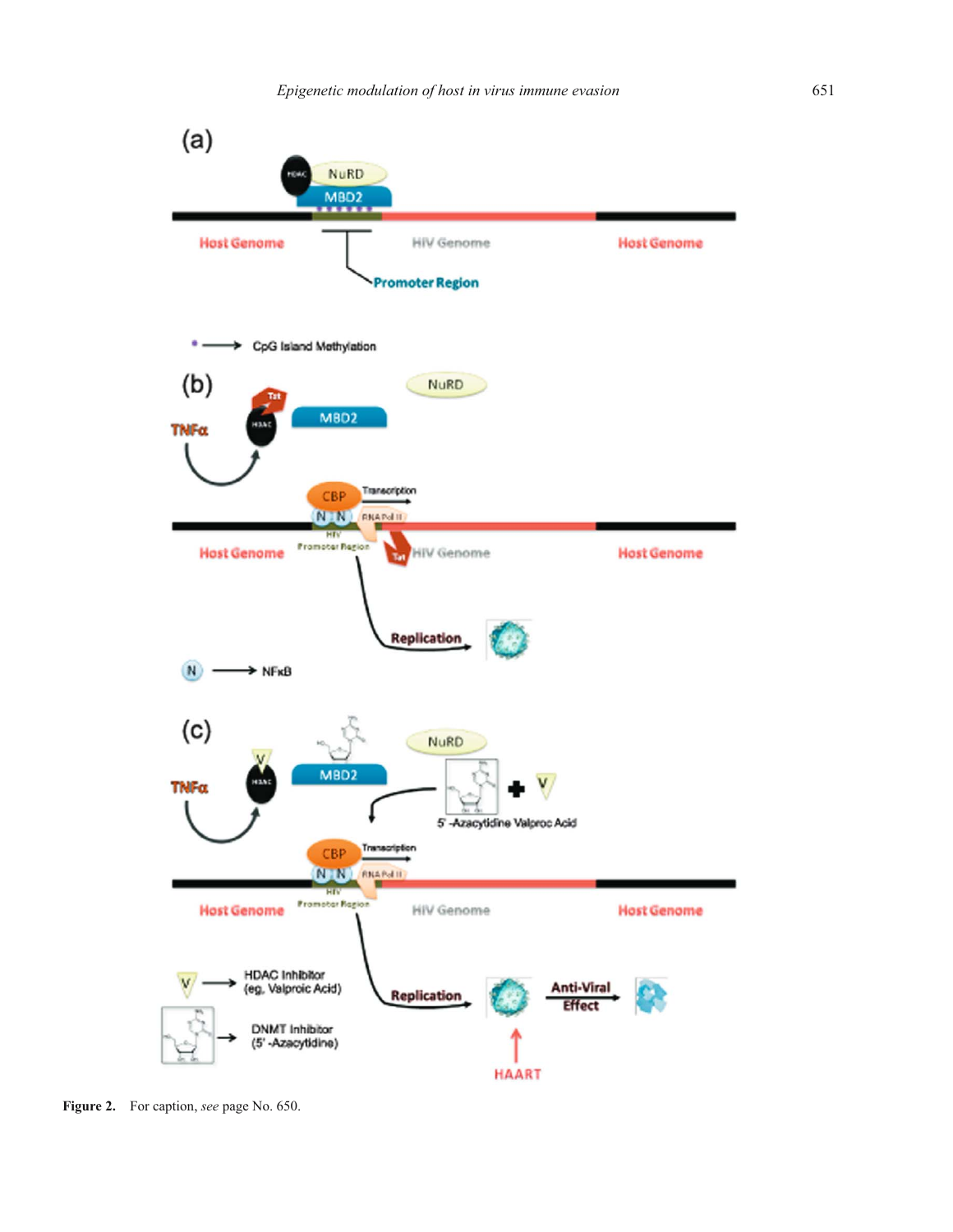downstream location of Suv39H1 in relation to G9a. Thus, the proposed mechanism of HIV-provirus silencing entailed initial recruitment of G9a followed by dimethylation of histone H3 (H3K9me2), which could be recognized by a heterochromatin protein complex containing a heretochromatin protein (HP1) and HDACs (Rea *et al.* 2000; Ogawa *et al.* 2002; Roopra *et al.* 2004; Sampath *et al.* 2007; Gazzar *et al.* 2008), followed by recruitment of Suv39H1, thus converting a silent euchromatin into a heterochromatin. The role of G9a may thus be very significant in the establishment of latency of HIV-1 (Imai *et al.* 2010).

4.1.2 *Bovine leukemia virus (BLV):* BLV is a retrovirus closely related to the human T-cell leukemia virus type 1 (HTLV1), a tumorogenic virus affecting humans. It is responsible for causing infectious mononucleosis and B-cell leukemia in cattle. Similar to the human immunodeficiency virus, the BLV evades immunity through genomic integration and viral latency (Merimi *et al.* 2007). Studies using TSA (an HDAC inhibitor) and 5 azacytidine (a DNA methyltransferases [DNMT] inhibitor) have revealed a mechanism of viral gene expression involving chromatin remodeling. Silencing of viral gene expression has been proposed as a mechanism that leads to immune evasion. BLV provirus, during latency, does not seem to integrate at specific sites of the host genome. BLV retroviral transactivator Tax has been shown to be functionally homologous to the HIV1 Tat protein in having a relaxing impact on epigenetic silencers of integrated provirus. Transcriptional regulation at the HTLV1 promoter sequence is mediated through the binding of Tax with HDACs (Ego *et al.* 2002; Agbottah *et al.* 2006; Lemasson *et al.* 2006; Van Lint 2000). In HTLV1 infection, HDAC1 directly interacts with Tax, increasing levels of acetylated histones H3 and H4 in the vicinity of the HTLV1 LTR (Lu *et al.* 2004).

Activation of Tax in BLV by treatment with HDAC and DNMT inhibitors causes derepression of silenced genes in tumour cells. Whether or not it may help in limiting tumour progression remains to be seen. Progress in clinical treatment is possible especially in combination with chemotherapeutic drugs.

4.1.3 *Epstein–Barr virus (EBV):* EBV infects the host and establishes long-term latency in B-lymphocytes. EBV alternates between latency and the lytic replication, and during latency, the viral genome is largely silenced by the host-driven methylation of CpG islands. Infection of EBV is common throughout the human population, and EBV is the causative agent of infectious mononucleosis and is linked to malignancies such as endemic Burkitt Lymphoma (BL), nasopharyngeal carcinoma (NPC) and Hodgkin disease (HD) (Karlsson *et al.* 2008). In BL cells, the EBV genome is heavily methylated and very few viral genes are expressed, and this is mediated in part by methyl-CpG-binding proteins

with methylated DNA, leading to transcriptional silencing and chromatin remodeling. EBV nuclear antigen 3C (EBNA3C) has been shown to repress EBV Cp latencyassociated promoter elements, and *in vitro* studies have shown that it forms a complex with HDAC1 to repress the transcription from the Cp promoter (Radkov *et al.* 1999).

# 4.2 *Host CpG island methylation paradigm*

There are other viruses which modulate immune responses by suppressing expression of certain immune response genes and cytokines. Some cancer-causing viruses may suppress apoptotic proteins (figure 3), while others may inhibit antiviral proteins. The above are achieved by the interaction of viral proteins with epigenetic modulators of gene expression especially methyltransferases, which are responsible for methylating host promoter CpG islands.

4.2.1 *Hepatitis B virus (HBV):* HBV, of the Hepadnaviridae family causes hepatocellular carcinoma in humans. The hepatitis B virus X protein (HBx) plays an important role in HBV-mediated hepatocarcinogenesis (Block *et al.* 2003; Kim *et al.* 2010). HBx can affect transcription of several genes involved in transformation, cell cycle regulation, apoptosis and cell adhesion through its association with transcriptional activators (Haviv *et al.* 1998). HBx also interacts with and activates several signalling molecules that lead to transcriptional up-regulation of a number of cellular genes, especially those of growth factors and oncogenes (Benn and Schneider 1994). HBx can epigenetically regulate inactivation of tumour suppressor protein retinoblastoma (Rb) via the down-regulation of a cellular senescence protein  $p16^{INK4a}$ , and by this mechanism overcomes stress-induced premature senescence (SIPS). p16INK4a is a major determinant of senescence for lymphocytes, macrophages and astrocytes, and its repression is a chief cause of HBV-induced immune evasion and cancer (Kim *et al.* 2010).

Methylation anomalies play a fundamental role in tumorigenesis and immune evasion. A strong correlation exists between HBV infection and epigenetic alterations of tumour suppressor genes including p16INK4a (Shim *et al.* 2003). HBx has been shown to activate expression of DNMT1, which methylates p16<sup>INK4a</sup> (Lee *et al.* 2005). Apparently, DNMT1 is also up-regulated in response to the CpG islands of HBV DNA as a possible innate immune response to infection (Liu *et al.* 2009) and, contradictory to its purpose, acts instead in enhancing HBV-mediated hepatocarcinogenesis.

4.2.2 *Human papillomavirus (HPV):* HPV produces infection in the stratified epithelium of the skin or mucous membrane. HPV is a cause of nearly all cases of cervical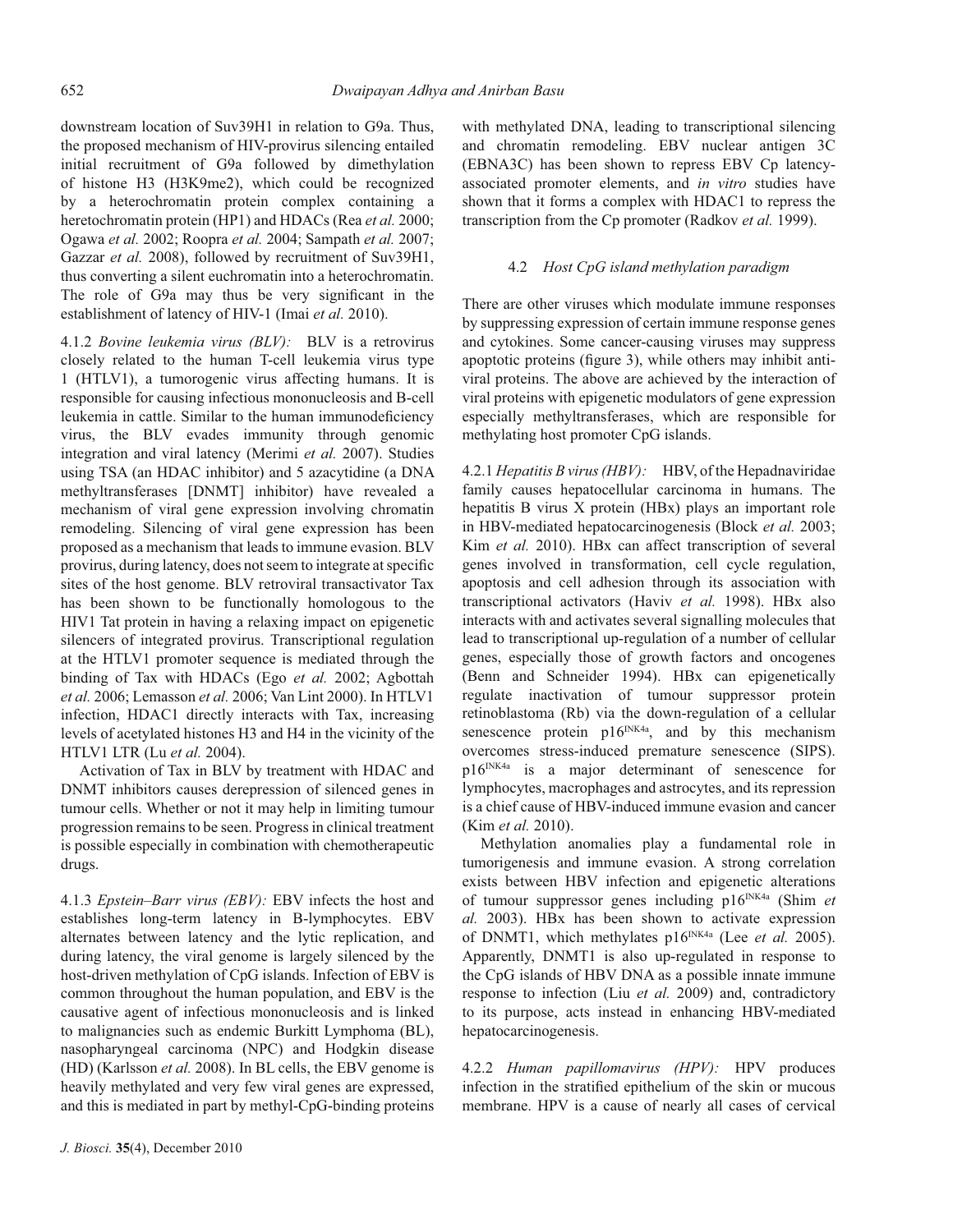

**Figure 3.** Host CpG island methylation in HBV infection: During HBV infection, the HBx antigenic protein up-regulates DNA methyltransferases (DNMT1) expression. P16INK4a, a senescence factor is down-regulated, which subsequently down-regulates Rb, a tumour supressor.

cancer (Walboomers *et al.* 1999), and is another virus that shows innate immune evasion strategies. Type-1 interferon signal transduction has been shown to be a likely target of viral oncoproteins E6 and E7 of high-risk HPV. HPV18 E6 prevents JAK-STAT1/2 tyrosine phosphorylation (Li *et al.* 1999). Studies on HPV16 E6 encoding cells have suggested that IFN-*κ* expression is suppressed by *de novo* methylation within a CpG-rich area near the transcriptional start site, IFN- $\kappa$  being the only keratinocyte-specific IFN involved in innate immunity. Inhibition of this pathway may represent an early and central event in the development of cervical cancer (Rosl *et al.* 1993; Rincon-Orozco *et al.* 2009). E6 has wider functions related to the ubiquitin-proteosome system. It binds to the host protein E6-AP, a member of the HECT (homologous to the E6-AP carboxyl terminus) domain E3 ligase protein family and possibly other ubiquitin ligases. E6-AP ubiquitinates p53 and PDZ family proteins including hDIg, hScribble and hMAGI, designating them to proteosomal degradation (Lin *et al.* 2009; Werness *et al.* 1990). This reduces the level of these key cell cycle regulators without their mutation.

Genetic evidence has suggested that HDAC1 and

HDAC2 interact with E7 and that these interactions are critical for E7-mediated transformation (Lin *et al.* 2009). E7 binds to pRb, HDAC1 and HDAC2 (Dyson *et al.* 1989). It diminishes the tumour suppressor retinoblastoma protein (pRb) levels through proteosomal degradation (Huh *et al.* 2007). HDAC1 and HDAC2 may not directly interact with E7. They bind to E7 through the interaction of the Mi2*β* protein, a component of the mammalian NuRD chromatin remodeling complex (Brehm *et al.* 1999; Lin *et al.* 2009) and bring about gene suppression.

# 4.3 *Host–viral acetylation–deacetylation paradigm*

Viral proteins are multifunctional, and several viruses express proteins that have been shown to interact with HATs and HDACs, not only to modulate host immunity but also to enhance viral gene expression (figure 4). The following are very interesting examples of viral–host protein–protein interactions bringing about immune evasion and viral pathogenesis.

4.3.1 *Simian virus 40 (SV40):* SV40 is a polyomavirus, with DNA as genetic material, and having the potential to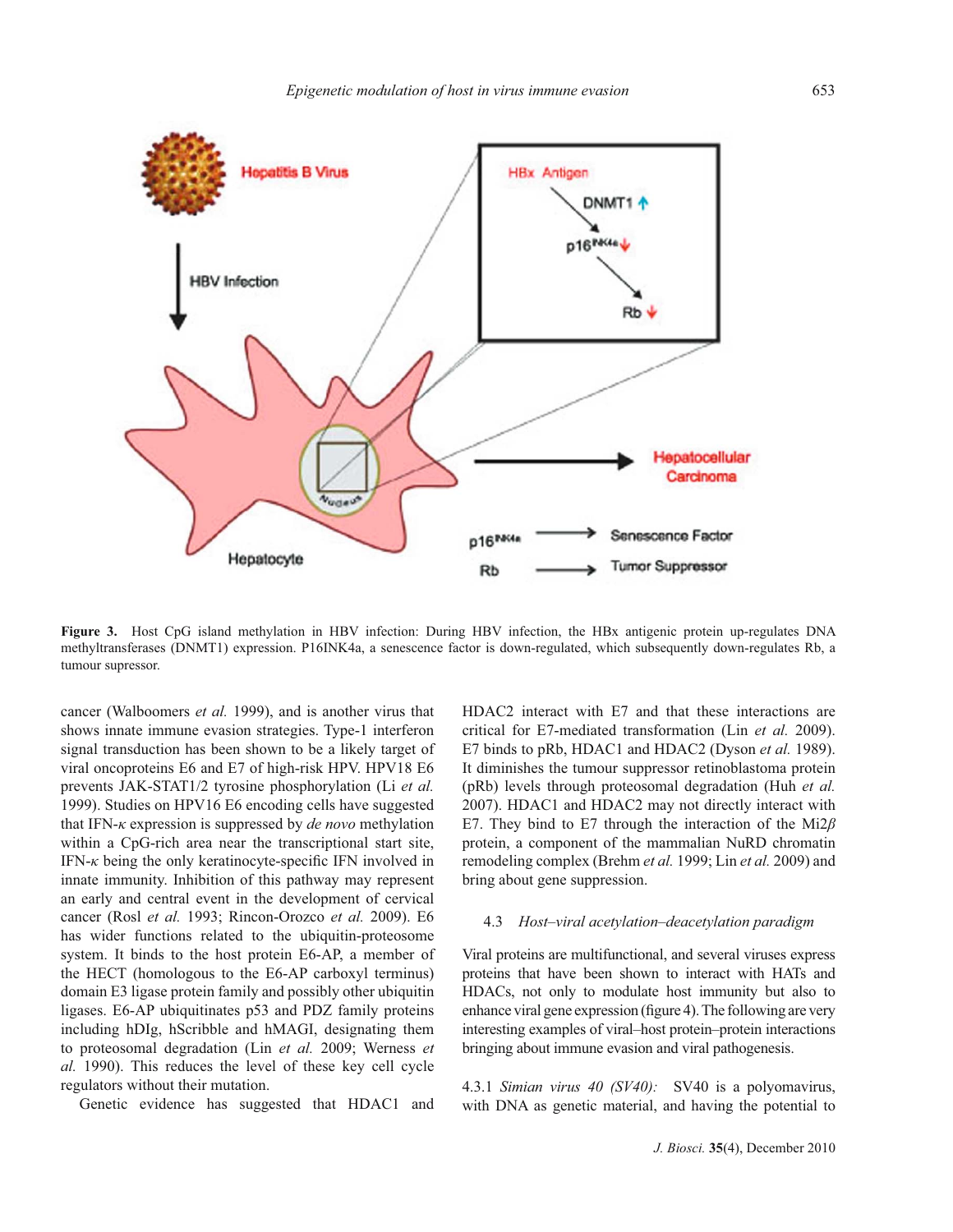cause tumours in their hosts (monkeys or humans) (Valls *et al.* 2007). The SV40 large T-antigen (T Ag) is a 708-aminoacid multifunctional oncoviral protein involved in numerous viral and cellular processes, including viral replication, transcriptional activation and repression, and blockade of differentiation and cell transformation (Moran 1993). T Ag can be acetylated by CBP in a p53-dependent manner (Poulin *et al.* 2004). The T Ag along with other viral oncoproteins undergo complex interactions with various intracellular cell control proteins (Ali and Decaprio 2001) and transcriptional regulators such as p53 (Levine 1990; Sheppard *et al.* 1999), pRb and Rb-related proteins p107 and p130 (Decaprio *et al.* 1988; Ludlow *et al.* 1990; Cobrinik *et al.* 1992) and CBP/ p300 (Yaciuk *et al.* 1991; Eckner *et al.* 1996; Avantaggiati *et al.* 1996). The CBP/p300 is a coactivator protein involved in both proliferative and differentiation pathways, and contains HAT activity. CBP/p300 is ubiquitously expressed and regulates a broad spectrum of biological activities such as proliferation, differentiation, cell cycle control and apoptosis. SV40 oncoproteins select HAT enzymes as cellular partners, in some cases disrupting enzymatic activity. The E1A antigen can increase, decrease or redirect CBP/p300 HAT activity (Hamamori *et al.* 1999; Ait-Si-Ali *et al.* 1998; Chakravarti

*et al.* 1999), while T Ag interacts with CBP to increase its HAT activity (Valls *et al.* 2003). CBP/p300 can acetylate several viral oncoproteins such as E1A (Zhang *et al.* 2000) and T Ag (Poulin *et al.* 2004). However, by interacting with CBP/p300, T Ag affects the transcriptional levels of the cAMP-responsive promoter. T Ag down-regulates CBP/ p300-mediated transcriptional activity (Eckner *et al.* 1996; Avantaggiati *et al.* 1996). This repression is accompanied by histone H3 deacetylation and is TSA-sensitive. Along with the T Ag, HDAC1 counteracts CBP transactivation function. HDAC1 is also responsible for the repression of thymidine kinase (TK) and platelet-derived growth factor (PDGF) *β*receptor promoters by chromatin deacetylation. Thus, it can be seen that the T Ag can interact with both HAT (Avantaggiati *et al.* 1996; Eckner *et al.* 1996; Valls *et al.* 2003) and HDAC activities (Valls *et al.* 2007). This characteristic of the T Ag to show a dual nature may actually be beneficial in stimulating growth and bringing about efficient and rapid changes, by activating one set of genes while repressing another. This enables the virus to not only repress the host innate immunity by global inhibition of immune response genes by HDAC1 but also to activate several viral genes by acetylation of viral proteins by HAT activity of CBP/p300.



**Figure 4.** Host–viral acetylation–deacetylation on HSV infection: HSV genome associates with histone proteins, and CBP/p300 histone acetyltransferases activity is essential to promote transcription. Moreover, HSV gene products Ser/Thr Us3 kinases are capable of inhibiting HDAC suppressor activity by phosphorylating them. This not only enhances expression but also ensures more potent pathogenesis.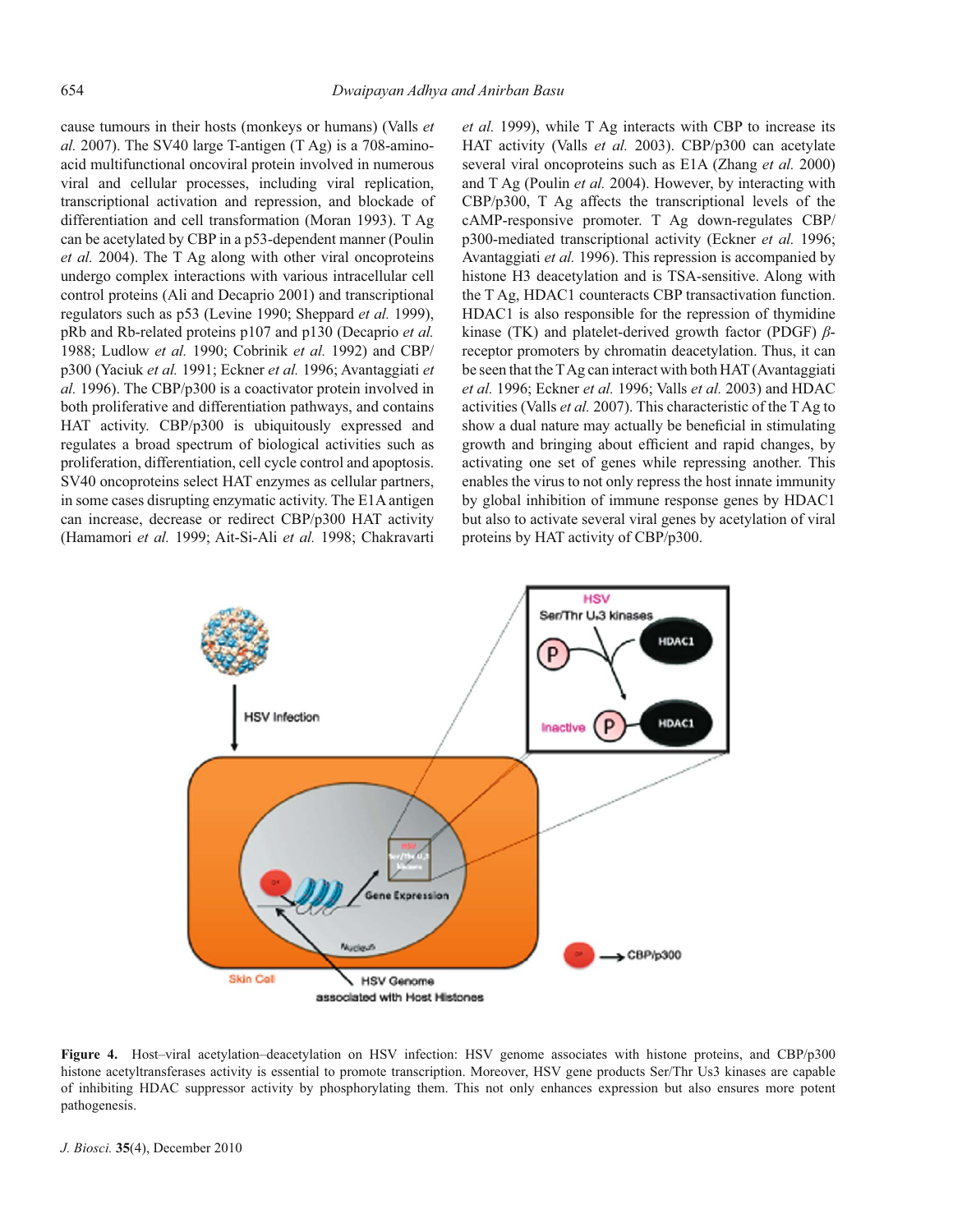4.3.2 *Herpes simplex virus (HSV):* HSV is a major cause of sexually transmitted disease in the world today. It belongs to the family Herpesviridae and is a double-stranded DNA virus that undergoes its replication cycle in the nucleus of infected cells. Upon fusion of viral and host membranes the linear genome in the nucleocapsid is injected into the cytoplasm. Along with the genetic material are released preformed tegument proteins that have important functions in interfering with the host defences and stimulating viral gene expression. Studies have shown that the HSV genome on entering the nucleus of its host associates itself with host histone H3 or modified H3 (Herrera and Triezenberg 2004; Huang *et al.* 2006; Kent *et al.* 2004). However, after replication initiates, histones do not appear to be associated with newly replicated viral DNA (Oh and Fraser 2008). During lytic infection, p300 and CBP HATs are recruited to the immediate early gene promoters (Herrera and Triezenberg 2004). Studies to show HAT activity using curcumin as a HAT inhibitor have illustrated the association of chromatin remodeling factors with HSV-1 genome transcription (Kutluay *et al.* 2008). Histone deacetylases also have a role to play in the regulation of HSV-1 gene expression. Various groups have reported that HDACs are involved in repression of viral genome through the deacetylation of lysine residues on histone tails (Gu *et al.* 2005; Gu and Roizman 2007, 2009; Poon *et al.* 2006; Poon *et al.* 2003). However, herpesvirus such as HSV-1 has developed various mechanisms to block the HDAC repressor activity. HSV-1 Ser/Thr U<sub>s</sub>3 kinases are capable of indirectly phosphorylating HDAC1 and HDAC2 thus rendering them inactive (Pflum *et al.* 2001; Poon *et al.* 2006). HSV-1 U<sub>s</sub>3 kinases have been demonstrated to activate cellular protein kinase A (PKA) (Benetti and Roizman 2004). This allows for vigorous gene expression and rapid pathogenesis by novel HSV-1 immune evasion strategies.

4.3.3 *Varicella zoster virus (VCZ):* VZV, belonging to the family Herpesviridae, infects humans, causes chicken pox in children and shingles in adults. It contains a large double-stranded DNA genome that replicates in the host cell nucleus. Once the viral genome enters the host nucleus, host proteins rapidly act to shut down transcription from viral DNA, and this consequently blocks or impairs replication (Walters *et al.* 2009). The major host proteins that have been shown to have such properties are HDACs, and efficient VZV gene expression, as with other herpesviruses, depends on the inhibition of HDACs (Hobbs and DeLuca 1999; Gwack *et al.* 2001; Poon *et al.* 2003; Danaher *et al.* 2005). Herpesvirus have evolved a range of mechanisms to obstruct the gene-silencing properties of HDACs (Gu *et al.* 2005; Gu and Roizman 2009; Gu and Roizman 2007; Poon *et al.* 2006; Poon *et al.* 2003). By phosphorylating HDACs via HSV-1 Ser/Thr  $U_s^3$  kinases, the HSV-1 virus has evolved a successful strategy to evade HDAC repressor activities (Poon *et al.* 2006; Poon *et al.* 2003). VZV encodes ORF66p kinases, orthologs of HSV-1 Ser/Thr  $U_s^3$  kinases that are required for the phosphorylation of HDAC1 and HDAC2 (Stevenson et al. 1994; Pflum et al. 2001; Ogg *et al.* 2004; Schaap *et al.* 2005). Autonomous expression of ORF66p has shown marked hyperphosphorylation of HDAC1 and HDAC2, and its kinase activity has been shown to be responsible for it. ORF66p may not directly transfer phosphate groups to HDAC1 and HDAC2, and possibly acts via activating a cellular kinase or pathway that, in turn, hyperphosphorylates HDAC1 and HDAC2 (Walters *et al.* 2009).

#### 4.4 *Epigenetic immune control by ssRNA virus*

RNA viruses are relatively small and less complicated than DNA viruses, and yet they have elaborate epigenetic immune evasion strategies, as shown in various studies. They are able to regulate host immune gene expression by altering methylation and acetylation states of genes (figure 5). Much needs to be studied to produce some clarity in their mechanism. Below are some excerpts from different studies going on today regarding this aspect of viral immune evasion.

4.4.1 *Hepatitis C virus (HCV):* HCV is the causative agent for hepatitis C in humans. Chronic infection is associated with liver fibrosis and cirrhosis. Hepatitis  $C$  and hepatitis B viruses share similar names because they cause live inflammation in general, but they are distinctly different viruses genetically and clinically. The hepatitis C virus is a small (+)ssRNA virus of the Flaviviridae family which can cause epigenetic modifications in its host. The role of host miRNA in facilitating HCV replication is already well-documented and elaborated later in Section 6 (Jopling *et al.* 2008). Studies on host histone acetylation and DNA methylation status on HCV infection is not well studied yet. Of the few studies performed, the work of Shuo Li *et al.* seems to stand out in the identification of a regulatory T-cell (Treg)-specific demethylated region (TSDR), an evolutionarily conserved element within the *FOXP3* gene locus that is methylated in most T-cells in various degrees, except in hepatitis-C-virus-activated Treg cells (Li *et al.* 2009). The transcription factor FOXP3 plays an important role in the development and function of these cells, and it is used as a specific marker for their identification. *FOXP3* TSDR demethylation and the consequent expression of FOXP3 are very exclusive to activated Treg cells (Baron *et al.* 2007). Treg cells, a specialized subpopulation of T-cells, act to suppress activation of immune system in an effort to maintain immune system homeostasis and tolerance to selfantigens. Their activation by HCV can only mean a highly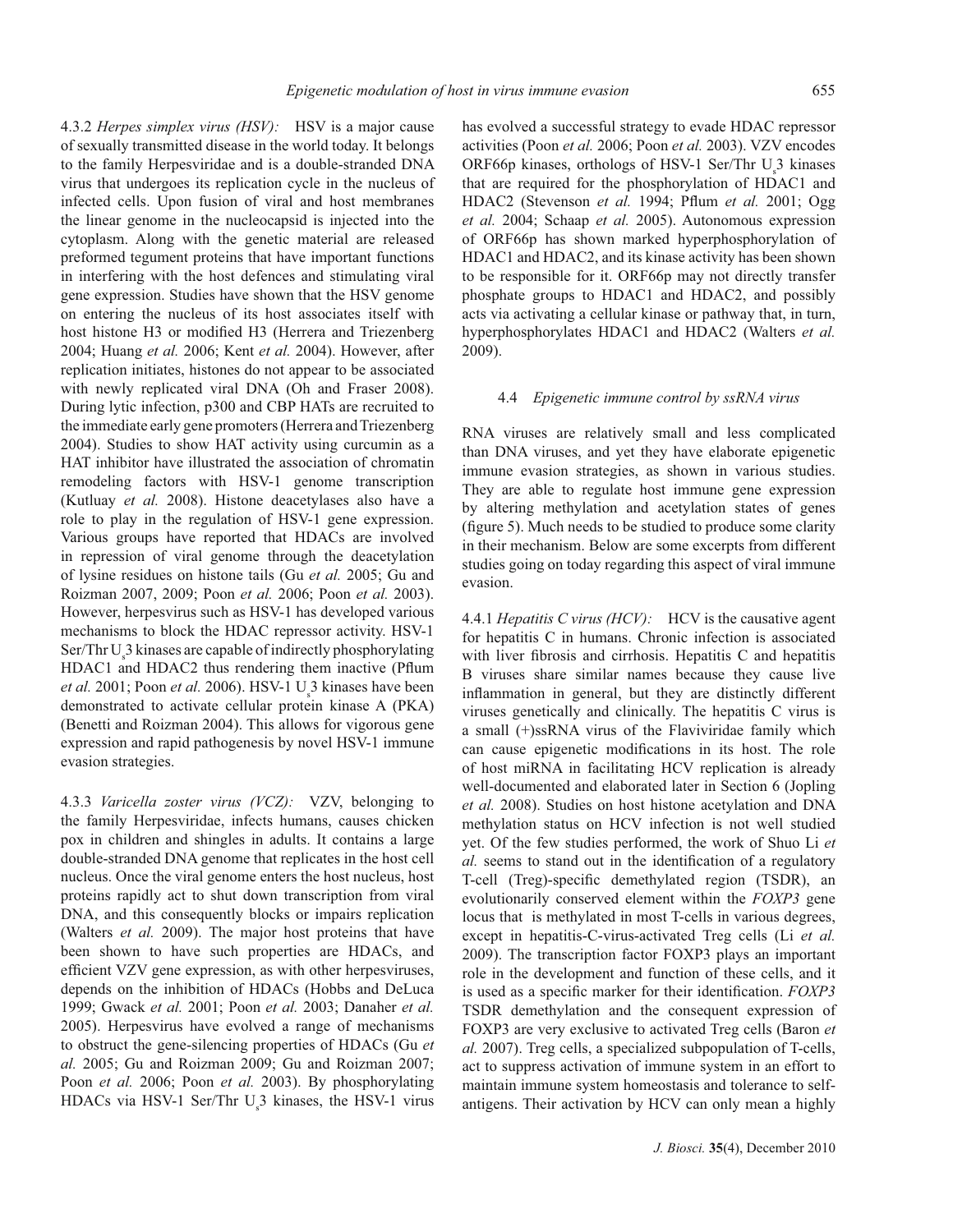

**Figure 5.** ssRNA virus paradigm of dengue virus: The dengue virus model of epigenetic immune evasion involves an up-regulation of acetylated histones H3 and H4. This has been correlated with an increasing expression of interleukin 8 secretion. High levels of IL8 are probably responsible for plasma leakage that happens as a result of DHF and dengue shock syndrome..

adapted mechanism of viral immune evasion down the epigenetic route.

4.4.2 *Dengue virus (DNV):* Another member of the family Flaviviridae, DNV is the causative agent of dengue fever (DF) and dengue hemorrhagic fever (DHF), which are febrile diseases largely prevalent in the tropics. It has been shown that dengue-virus-2-infected endothelial cells produce interleukin-8 (IL-8) (Huang *et al.* 2000). IL-8 is a chemokine and a major mediator of the inflammatory response. IL-8 has chemoattractant activity for neutrophils, and patients with DF and DHF demonstrated degranulation of neutrophils (Juffrie *et al.* 2000). Transcription of IL-8 gene can be regulated by the degree of binding of acetylated histones (Fusunyan *et al.* 1999). It is not known whether DNV infection in monocytes inhibits HDAC activity. Levels of histone acetylation of the IL-8 promoter are very low in mock-infected cells, and the status of H3 and H4 acetylation seem to reflect the expression of IL-8 (Timmermann *et al.*) 2001). Increased IL-8 gene expression is associated with increased H3 and H4 acetylation in DNV-infected cells, and this can be shown by an increased IL-8 mRNA levels and secretion of the chemokine. This is a unique mechanism of transcriptional control not previously shown in cytosolic

Viruses can also encode miRNAs. Viral miRNAs serve two major functions. They can inhibit the expression of cellular factors that play a role in cellular, innate or

adaptive anti-viral immune responses. Natural killer (NK) cell ligand MHC class I chain-related protein B (MICB) is down-regulated by miRNAs encoded by EBV, Kaposi's sarcoma-associated herpes virus (KSHV) and human cytomegalovirus (HCMV) (Nachmani *et al.* 2009), while EBV encodes miRNA that can inhibit pro-apoptotic protein

RNA viruses (Bosch *et al.* 2002). Whether this strategy of host transcriptional control seen after DNV infection is associated with an immune evasion strategy is yet to be reported, but it probably plays a role in the pathogenesis of plasma leakage seen in dengue hemorrhagic fever and

**5. Viruses and the miRNA paradigm**

MiRNA are short ribonucleic acid (RNA) molecules about 22 nucleotides long. The human genome encodes more than 700 miRNAs. RNA stem loops transcribed from introns of protein and non-protein-coding genes or even exons are

cleaved to form miRNAs (Rodriguez *et al.* 2004).

dengue shock syndrome (Bosch *et al.* 2002).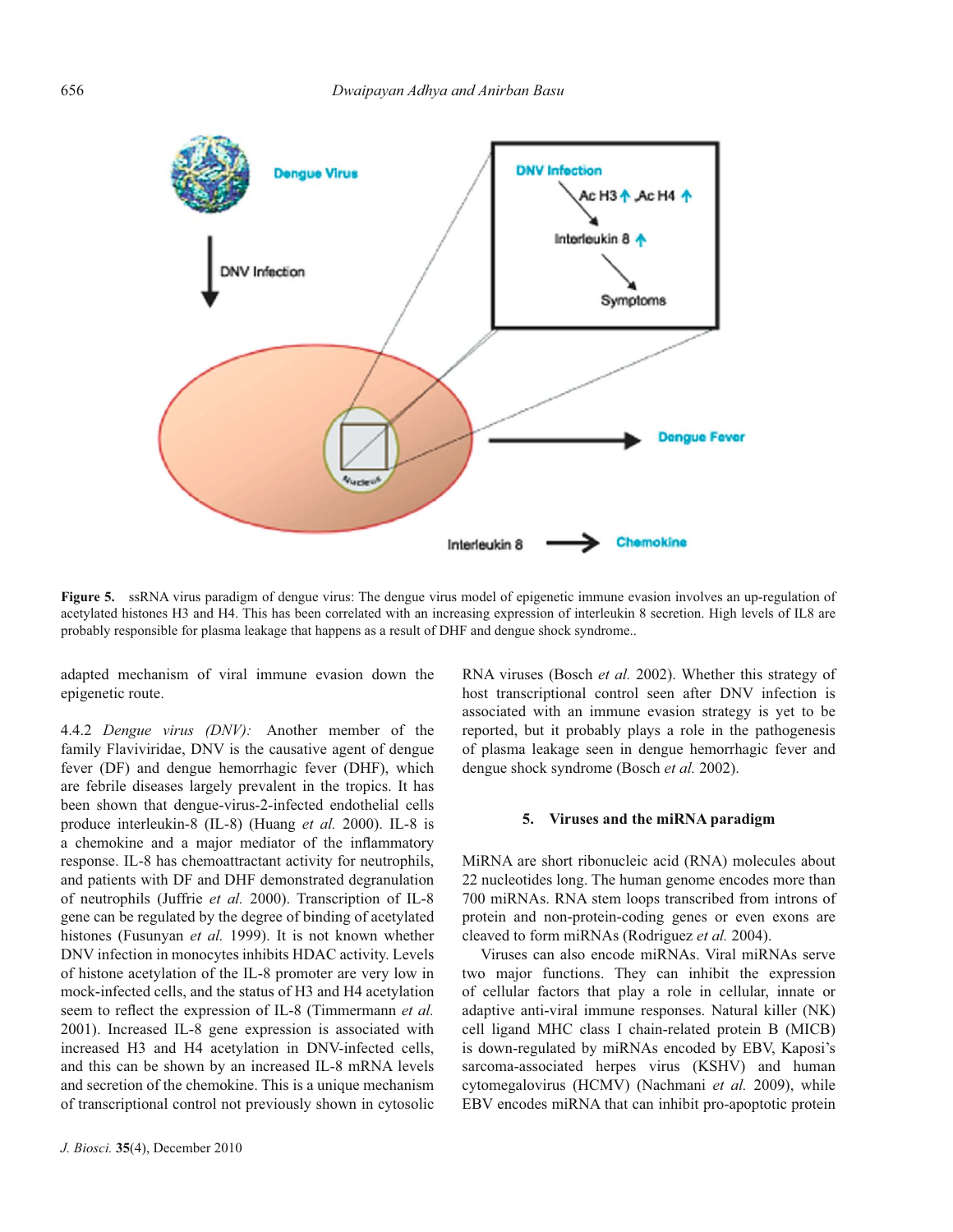PUMA (Choy *et al.* 2008). Such down-regulation of the host gene expression is potentially very helpful to virus propagation. Secondly, viral miRNAs can inhibit expression of viral proteins, including key viral immediate-early or early regulatory proteins. HSV1 down-regulates immediateearly transactivators ICP0 and ICP4 in latently infected cells by viral miRNAs that are expressed at high levels during latency, but not during productive viral replication, stabilizing the latent state as a result (Umbach *et al.* 2008). Several polyomaviruses down-regulate the expression of the viral T antigens and key early transcription factors at late

stages in the viral replication cycle. In the case of SV40, SVmiRNAs accumulate at late times of infection. They are perfectly complementary to viral mRNAs and target those for cleavage. The expression of viral T antigen is reduced without having any effect on the yield of infectious virus particles. Studies have shown that wild-type SV40-infected cells are less susceptible to lysis by cytotoxic T-cells than mutants lacking SVmiRNAs. Wild-type virus particles also elicit less cytokine production by such cells (Sullivan *et al.* 2005). There is, of course, not enough evidence to support the role of miRNA in replication and pathogenesis of viruses.

| -1-9<br>Virus                                    | Viral strategy*                                                                                                                     | Host epigenetic agents<br>targeted*                               | Immune evasion                                                                                                           |
|--------------------------------------------------|-------------------------------------------------------------------------------------------------------------------------------------|-------------------------------------------------------------------|--------------------------------------------------------------------------------------------------------------------------|
| 1. Viral CpG island methylation paradigm         |                                                                                                                                     |                                                                   |                                                                                                                          |
| HIV Family: Retroviridae                         | Induction of latency by viral<br>genome integration.                                                                                | Histone H3, HDAC1,<br>HDAC2, MBD2, HMTs,<br>NFKB, Suv39H1, G9a.   | Transient absence of viral gene<br>products due to DNA methylation,<br>histone deacetylation and histone<br>methylation. |
| BLV Family: Retroviridae                         | Viral latency, viral Tax protein<br>acts as activator.                                                                              | Histones, HDACs.                                                  | Transient absence of viral gene<br>products due to DNA methylation<br>and histone deacetylation.                         |
| EBV Family: Herpes-viridae                       | Viral latency and gene silencing<br>by viral protein EBNA3C.                                                                        | Methylation of CpG<br>islands, methyl binding<br>proteins, HDAC1. | Transient absence of viral gene<br>products due to DNA methylation<br>and histone deacetylation.                         |
| 2. Host CpG island methylation paradigm          |                                                                                                                                     |                                                                   |                                                                                                                          |
| HBV Family: Hepadna-viridae                      | Host genome methylation via<br>HBx protein                                                                                          | DNMT1, p16 <sup>INK4a</sup> , E-<br>cadherin, Rb.                 | Inhibition of senescence and<br>apoptotic proteins.                                                                      |
| HPV Family: Papilloma-viridae                    | E6 and E7 oncoproteins<br>suppress IFN- $\kappa$ by methylation<br>of CpG island.                                                   | CpG island of IFN-K<br>promoter, HDAC1,<br>HDAC2, JAK-STAT1/2.    | Inhibition of Type1 IFN signal<br>transduction.                                                                          |
| 3. Host viral acetylation-deacetylation paradigm |                                                                                                                                     |                                                                   |                                                                                                                          |
| SV40 Family: Polyoma-Viridae                     | Actions of large T antigen and<br>E1A to inhibit immune response<br>genes, while activating viral<br>transcription and replication. | CBP/p300, HDAC1, TK,<br>PDGF β-receptor.                          | Dual action inhibiting innate<br>immunity, while enhancing viral<br>gene expression.                                     |
| HSV Family: Herpes-viridae                       | Suppression of HDAC repressor<br>activity on viral genome by<br>Ser/Thr U <sub>2</sub> 3 kinases.                                   | Histone H3, CBP/p300,<br>HDAC1, HDAC2.                            | Obstruction of HDAC inhibition of<br>viral genome.                                                                       |
| VZV Family: Herpes-viridae                       | Suppression of HDAC repressor HDAC1, HDAC2.<br>activity on viral genome by<br>ORF66p kinases.                                       |                                                                   | Obstruction of HDAC inhibition of<br>viral genome.                                                                       |
| 4. Epigenetic immune control by ssRNA virus      |                                                                                                                                     |                                                                   |                                                                                                                          |
| HCV Family: Flaviviridae                         | Host gene demethylation                                                                                                             | Treg cell FOXP3+ TSDR.                                            | Activation of Treg cells, modulators<br>of immune system.                                                                |
| DNV Family: Flaviviridae                         | Induction of increased<br>acetylation of histones.                                                                                  | Histones H3 and H4, Il-8.                                         | Increased IL-8 production playing<br>important role in pathogenesis<br>(possible immune evasion strategy<br>linked)      |

**Table 1** Summary of the epigenetic viral immune evasion strategies

\* The list may not be exhaustive – factors having sound evidence in favour of them have only been included.

*J. Biosci.* **35**(4), December 2010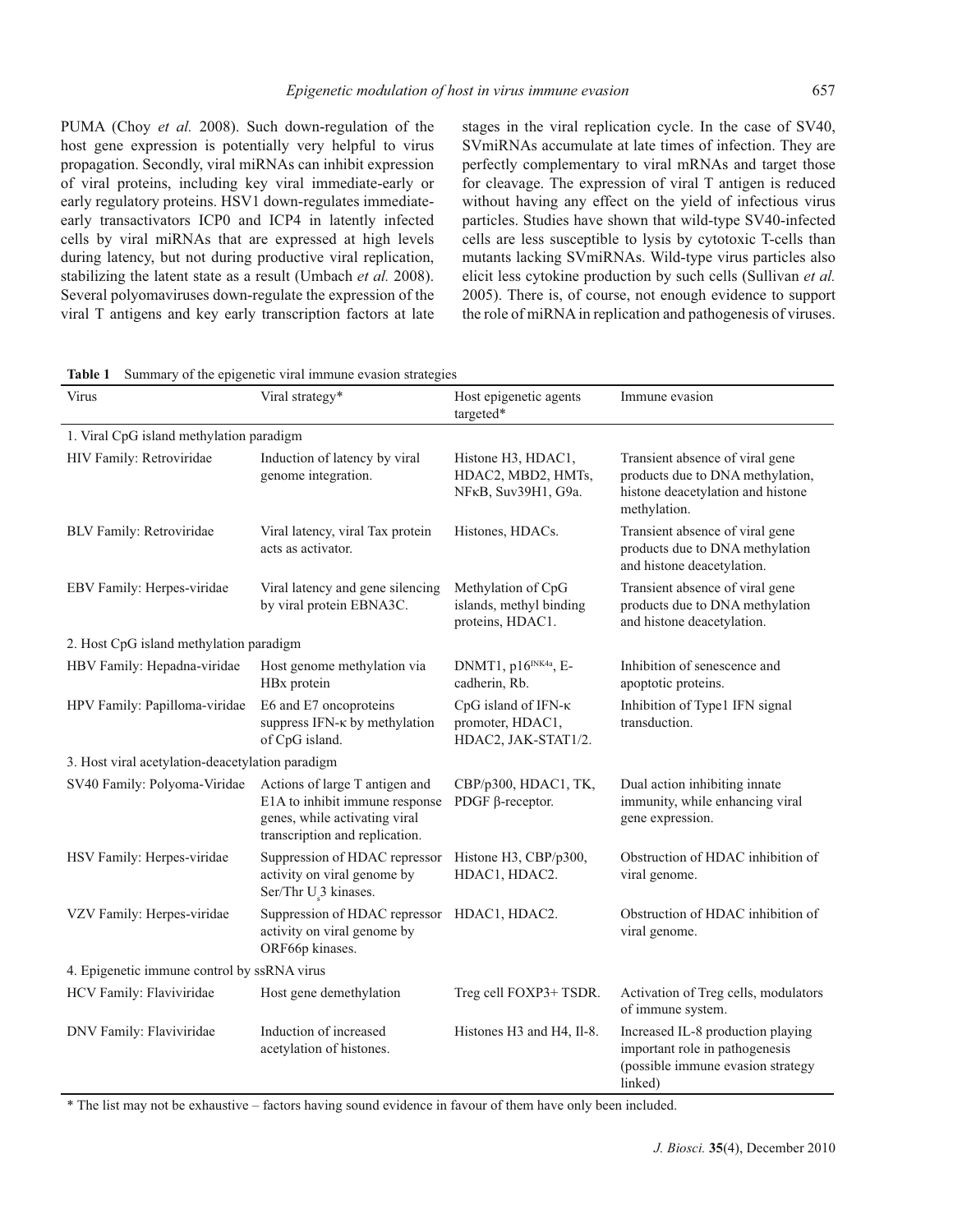In fact, the mutant polyomavirus lacking its only miRNA replicated indistinguishably from wild-type in infected cells (Sullivan *et al.* 2009).

Alternatively, viruses have a more established role in hacking into the miRNA pool of the host to promote its replication. Liver-specific miRNA122 has an extensive role in the regulation of lipid metabolism, hepatocarcinogensis and hepatitis C virus replication. MiRNA122 binds to the 5 end of the hepatitis C virus genome, resulting in increased gene expression. In fact, there are two miRNA122 binding sites on the HCV genome and they carry out cooperative postion-dependant functions (Jopling *et al.* 2008). Liver miRNA122 has effects on hepatitis B virus replication but of a different manner than that of HCV. Overexpression studies of miRNA122 have shown inhibition of HBV viral replication and reduction in HBV viral load, while depletion has resulted in higher HBV replication (Qiu *et al.* 2010). Such modulation of HBV replication by miRNA can be a means of viral immune evasion to escape antigen presentation, or can be an effective strategy in limiting HBV replication.

It is still unclear, though, as to how viruses deal with potentially inhibitory effects of the large number of cellular miRNAs, prospective targets pf viral RNA genomes or mRNAs.

# **6. Epigenetic therapeutics: use of HDAC inhibitors as or in combination with anti-viral drugs**

Chemical compounds that interfere with the epigenetic immune evasion strategies of pathogens can be used as drugs against infections caused by them. One such class of compounds are the HDAC inhibitors (HDACi). "Classical" HDACi acting on  $Zn^{2+}$ -dependent HDACs (HDACs 1-11) include short-chain fatty acids, such as sodium butyrate and valproic acid (VPA); hydroxamic acids, such as trichostatin A (TSA) and suberoylanilide hydroxamic acid (SAHA); benzamides, such as MS275; and cyclic tetrapeptides such as trapoxin and depsipeptide (Bolden *et al.* 2006; Minucci and Pelicci 2006; Walkinshaw and Yang 2008; Mai and Altucci 2009). Inhibitors of  $Zn^{2+}$ -dependent HDACs act by chelating or displacing the  $Zn^{2+}$  present in the catalytic site. Specificity of such HDACi arise from interactions with the cap region that is adjacent to the catalytic site (Richon and O'Brien 2002; Bottomley *et al.* 2008; Schuetz *et al.* 2008).

One of the major areas of research on HDACi as antivirals has been in the case of HIV. HIV infection today can be dramatically ameliorated by HAART. HAART acts by shutting down virus production. The success of HAART has hit a roadblock because of the low level of viral replication in infected cells and the prevalence of latency of HIV in resting CD4+ cells (Routy 2005). Most CD4+ cells

are activated after HIV infection and undergo apoptosis. However, a small population of the activated cells return from an activate state to a resting one (Younes *et al.* 2003). HIV genomes integrated into such cells remain indefinitely present as a reservoir capable of HIV replication (Siliciano *et al.* 2003). Valproic acid, an HDACi, has been shown to effectively induce HIV out of latency from resting cells by inhibiting the gene-silencing activity of HDAC2 and its CpG-island-binding complex containing MBD2. As a result, the acetylated histones free the promoter of the latent HIV genome while the demethylated CpG islands allow transcription factors to start gene transcription. This enables detection of HIV particles and their subsequent shutting down and clearing of by HAART. SAHA, another HDACi acting in a similar manner as valproic acid, is also capable of inducing latent viral infection out of HIV and is being considered as an effective and less-toxic alternative for the treatment of HIV patients (Edelstein *et al.* 2009).

## **7. Discussion and future perspectives**

The co-evolution of viruses and hosts has resulted in many anti-viral mechanisms that shut down the replication machinery of the virus. For the same reason, different viruses have evolved devices to counter host innate immune responses. Most of the strategies employed are very complex, and they still elude the greatest efforts of the scientific community at unraveling them. The viral genome can be considered to be mutated half-brothers of the host genome, and this enables them to efficiently utilize the host replication and transcriptional machinery for their propagation. The mechanisms of epigenetic control of gene expression continue to baffle scholars. Yet, pathogens have intrinsically incorporated these machineries to propagate their species. Recent efforts have discovered the various interactions that pathogens have with the host on an epigenetic level, and it has been observed that such studies may provide novel and more effective attempts at drug discovery against such pathogens.

Small pox, caused by members of the family Poxviridae, has been eradicated through vaccination. Poliomyelitis, caused by Poliovirus, can be controlled by vaccination. However, it does not have any cure. A vast majority of viruses are constantly undergoing mutation and are evolving into newer and more-virulent strains. Development of vaccines against such pathogens is a complicated task, and anti-viral drugs a near impossibility. In these circumstances, scientists have discovered a common evolutionarily conserved mechanism of viral host immune evasion, and that is through the modulation of expression of host antiviral effector proteins through epigenetic silencing. Thus, the challenge today is in the discovery of unique inhibitors of epigenetic silencers such as HDACs and MBDs that can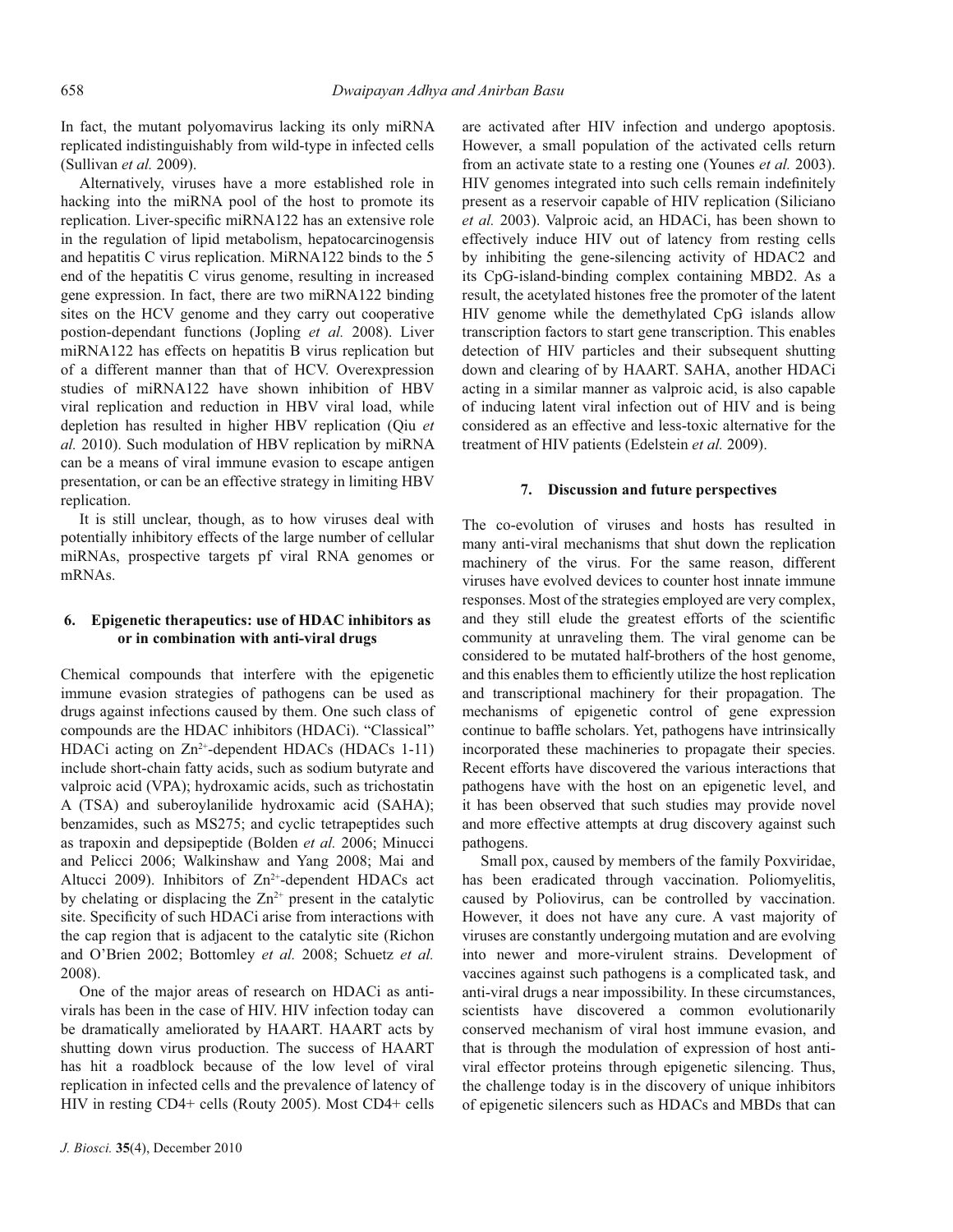assist activation of host immune reponse genes by interfering with the pathogenesis of viruses.

As explained above, viruses of the families Retroviridae (HIV and BLV), Polyomaviridae (SV40), Hepadnaviridae (HBV), Herpesviridae (EBV, HSV and VZV) and Papillomaviridae (HPV) show immune evasion tactics by epigenetic means. HCV and DNV of the Flaviviridae family also show epigenetic modulatory capabilities. The influenza A virus (IAV), a (–)ssRNA virus of the Orthomyxoviridae family, has been reported to cause apoptosis in host. During IAV infection, HDAC6, a multi-substrate cytoplasmic enzyme, has been shown to undergo cleavage by caspase 3 (Husain and Harrod 2009). HDAC6 belongs to class IIb HDACs, and its suppression has been reported to be beneficial for viral infection (Valenzuela-Fernández et al. 2008). Many other viruses have the ability to disrupt the host's innate immunity, although the epigenetic link still remains to be studied in most cases. (+)ssRNA viruses of the Flaviviridae family including the Japanese encephalitis virus (JEV) have the ability to suppress innate immune responses in a way that suggests putative epigenetic mechanisms. Studies involving administration of DNA vaccines (pE, a plasmid encoding the E-protein of JEV which enables anti-E Ab production) have shown strong suppression of humoral and cellular immune responses. T-helper cell response, which mediate major peripheral immune responses, have been shown to be effected (Chen *et al.* 2001). It is yet to be studied whether epigenetic mechanisms are involved in such inhibition of immunity.

There is still much ambiguity over the epigenetic mechanisms of viral immune evasion. It is a great challenge for future scientists to unravel the nuances of viral epigenetics. Most of the discovered mechanisms are still incomplete. The various types of histone modifications other than acetylations and methylations are yet to be well-studied. The roles of the various histone-modifying proteins and DNA methylation proteins are inconclusive to a large extent. HDACs themselves are a large class of proteins that have a wide range of unidentified protein-modifying functions operating outside the nucleus. Immune genes are present in clusters in chromosomes. A study of the regulation of the immune gene clusters may lead to the development a much larger and complicated mechanism of epigenetic regulation. Studies on HIV and DNA viruses have been pioneering works in the field of viral epigenetics. They has opened up a plethora of questions regarding viral immune evasion and a new chapter in the mechanism of host innate immunity.

#### **Acknowledgements**

The work in the authors' laboratory is funded by the grant from the Department of Biotechnology (Award#BT/PR/ 5799/MED/14/698/ 2005 and BT/PR8682/Med/14/1273/ 2007), Council of Scientific and Industrial Research (27(0173)/07/EMR-II), and Life Science Research Board, Defense Research & Developmental Organization (DLS/ 81/48222/LSRB-213/EPB2010), New Delhi. The authors would like to thank Dr Sulagna Das and Dr Kallol Dutta for their critical comments.

#### **References**

- Agbottah E, Deng L, Dannenberg L, Pumfery A and Kashanchi F 2006 Effect of SWI/SNF chromatin remodeling complex on HIV-1 Tat activated transcription; *Retrovirology* **3** 1–19
- Ait-Si-Ali S, Ramirez S, Barre F X, Dkhissi F, Magnaghi-Jaulin L, Girault J A, Robin P, Knibiehler M, *et al.*1998 Histone acetyltransferase activity of CBP is controlled by cycle-dependent kinases and oncoprotein E1A; *Nature (London)* **396** 184–186
- Alcami A and Koszinowski U H 2000 Viral mechanisms of immune evasion; *Trends Microbiol.* **8** 410–418
- Ali S H and Decaprio J A 2001 Cellular transformation by SV40 large T antigen: interaction with host proteins; *Semin. Cancer Biol.* **11** 15–23
- Archin N, and Margolis D 2006 Attacking latent HIV provirus: from mechanism to therapeutic strategies; *Curr. Opin. HIV AIDS* **1** 134–140
- Avantaggiati M, Graessmann A, Nakatani Y, Howard B and Levine A S 1996 The SV40 large T antigen and adenovirus E1A oncoproteins interact with distinct isoforms of the transcriptional co-activator, p300; *EMBO J.* **15** 2236–2248
- Ballestar E and Wolffe A P 2001 Methyl-CpG-binding proteins Targeting specific gene repression; *Eur. J. Biochem.* 268 1-6
- Baron U, Floess S and Wieczorek G 2007 DNA demethylation in the human FOXP3 locus discriminates regulatory T cells from activated FOXP3+ conventional T cells; *Eur. J. Immunol.* **37** 2378–2389
- Benetti L and Roizman B 2004 Herpes simplex virus protein kinase  $U_s^3$  activates and functionally overlaps protein kinase A to block apoptosis; *Proc. Natl. Acad. Sci. USA* **101** 9411–9416
- Benn J and Schneider R 1994 Hepatitis B virus HBx protein activates Ras-GTP complex formation and establishes a Ras, Raf, MAP kinase signaling cascade; *Proc. Natl. Acad. Sci. USA* **91** 10350–10354
- Bird A 1996 The relationship of DNA methylation to cancer; *Cancer Surv.* **28** 87–101
- Block T, Mehta A, Fimmel C and Jordan R 2003 Molecular viral oncology of hepatocellular carcinoma; *Oncogene*. **22** 5093–5107
- Bolden J E, Peart M J and Johnstone R W 2006 Anticancer activities of histone deacetylase inhibitors; *Nat. Rev. Drug Discov.* **5** 769–784
- Bosch I, Xhaja K, Estevez L, Raines G, Melichar H, Warke R, Fournier M, Ennis *et al.* 2002 Increased production of interleukin-8 in primary human monocytes and in human epithelial and endothelial cell lines after dengue virus challenge; *J. Virol*. **76** 5588
- Bottomley M J, Lo Surdo P, Di Giovine P, Cirillo A, Scarpelli R, Ferrigno F, Jones P, Neddermann P, *et al.* 2008 Structural and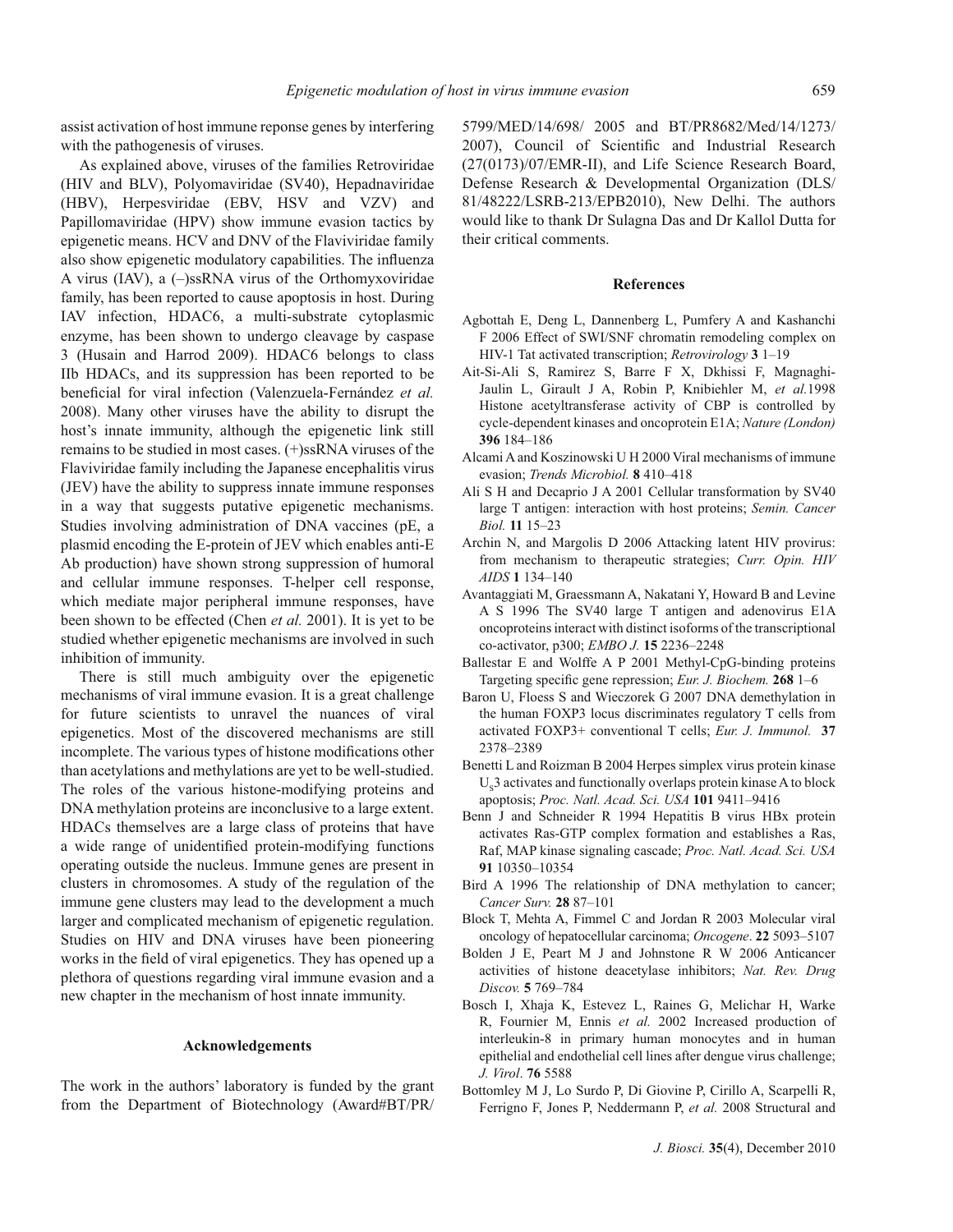functional analysis of the human HDAC4 catalytic domain reveals a regulatory structural zinc-binding domain; *J. Biol. Chem.* **283** 26694–2704

- Brehm A, Nielsen S, Miska E and McCance D 1999 The E7 oncoprotein associates with Mi2 and histone deacetylase activity to promote cell growth; *EMBO J.* **18** 2449–2458
- Chakravarti D, Ogryzko V, Kao H Y, Nash A, Chen H, Nakatani Y and Evans R M 1999 A viral mechanism for inhibition of p300 and PCAF acetyltransferase activity; *Cell* **96** 393–403
- Chen H W, Pan C H, Huan H W, Liau M Y, Chiang J R, and Tao M H 2001 Suppression of immune response and protective immunity to a Japanese encephalitis virus DNA vaccine by coadministration of an IL-12-expressing plasmid; *J. Immunol.* **166** 7419–426
- Choy E, Siu K, Kok K, Lung R, Tsang C, To K, Kwong D, Tsao S and Jin D 2008 An Epstein-Barr virus–encoded microRNA targets PUMA to promote host cell survival; *J. Exp. Med.* **205** 2551–2560
- Cobrinik D, Dowdy S F, Hinds P W, Mittnacht S and Weinberg R A 1992 The retinoblastoma protein and the regulation of cell cycling; *Trends Biochem. Sci.* **17** 312–315
- Dahl J, Chen H I, George M and Benjamin T L 2007 Polyomavirus small T antigen controls viral chromatin modifications through effects on kinetics of virus growth and cell cycle progression; *J. Virol.* **81** 10064–10071
- Danaher R J, Jacob R J, Steiner M R, Allen W R, Hill J M and Miller C S 2005 Histone deacetylase inhibitors induce reactivation of herpes simplex virus type 1 in a latencyassociated transcript-independent manner in neuronal cells; *J. Neurovirol.* **11** 306–317
- de Ruijter A J, van Gennip A H, Caron H N, Kemp S and van Kuilenburg A B 2003 Histone deacetylases (HDACs): characterization of the classical HDAC family; *Biochem. J.* **370**  737–749
- Decaprio J A, Ludlow J W, Figge J, Shew J Y, Huang C M, Lee W H, Marsilio E, Paucha E and Livingston D M 1988 SV40 large tumor antigen forms a specific complex with the product of the retinoblastoma susceptibility gene; *Cell* **54** 275–283
- Duong V, Bret C, Altucci L, Mai A, Duraffourd C, Loubersac J, Harmand P, Bonnet S, et al.2008 Specific activity of class II histone deacetylases in human breast cancer cells; *Mol. Cancer Res.* **6** 1908–1919
- Dutta K, Mishra M K, Nazmi A, Kumawat K L and Basu A 2010 Minocycline differentially modulates macrophage mediated peripheral immune response following Japanese encephalitis virus infection; *Immunobiology* **215** 884–893
- Dyson N, Howley P, Munger K and Harlow E 1989 The human papilloma virus-16 E7 oncoprotein is able to bind to the retinoblastoma gene product; *Science* **243** 934–937
- Eckner R, Ludlow J W, Lill N L, Oldread E, Arany Z, Modjtahedi N, Decaprio J A, Livingston D M *et al.* 1996 Association of p300 and CBP with simian virus 40 large T antigen; *Mol. Cell. Biol.* **16** 3454–3464
- Edelstein L C, Micheva-Viteva S, Phelan B D and Dougherty J P 2009 Short communication: activation of latent HIV type 1 gene expression by suberoylanilide hydroxamic acid (SAHA), an HDAC inhibitor approved for use to treat cutaneous T cell lymphoma; *AIDS Res. Hum. Retroviruses* **25**

883–887

- Ego T, Ariumi Y and Shimotohno K 2002 The interaction of HTLV-1 Tax with HDAC1 negatively regulates the viral gene expression; *Oncogene* **21** 7241–7246
- Everett H and McFadden G 1999 Apoptosis: an innate immune response to virus infection; *Trends Microbiol*. **7** 160–165
- Farrell H and Davis-Poynter N 1998 From sabotage to camouflage: viral evasion of cytotoxic T lymphocyte and natural killer cell-mediated immunity; *Semin. Cell Dev. Biol.*  **9** 369–378
- Farrell P J 1998 Signal transduction from the Epstein-Barr virus LMP-1 transforming protein; *Trends Microbiol.* **6** 175–178
- Fusunyan R D, Quinn J J, Fujimoto M, MacDermott R P and Sanderson I R 1999 Butyrate switches the pattern of chemokine secretion by intestinal epithelial cells through histone acetylation; *Mol. Med.* **5** 631–640
- Gazzar M, Yoza B, Chen X, Hu J, Hawkins G and McCall C 2008 G9a and HP1 couple histone and DNA methylation to TNF*α* transcription silencing during endotoxin tolerance; *J. Biol. Chem.* **283** 32198
- Goodbourn S, Didcock L and Randall R E 2000 Interferons: cell signalling, immune modulation, antiviral response and virus countermeasures; *J. Gen. Virol.* **81** 2341–2364
- Gu H, Liang Y, Mandel G and Roizman B 2005 Components of the REST/CoREST/histone deacetylase repressor complex are disrupted, modified, and translocated in HSV-1-infected cells; *Proc. Natl. Acad. Sci. USA* **102** 7571–7576
- Gu H and Roizman B 2007 Herpes simplex virus-infected cell protein 0 blocks the silencing of viral DNA by dissociating histone deacetylases from the CoREST-REST complex; *Proc. Natl. Acad. Sci. USA* **104** 17134–17139
- Gu H and Roizman B 2009 Engagement of the lysine-specific demethylase/HDAC1/CoREST/REST complex by herpes simplex virus 1; *J. Virol.* **83** 4376–4385
- Gwack Y, Byun H, Hwang S, Lim C and Choe J 2001 CREB-binding protein and histone deacetylase regulate the transcriptional activity of Kaposi's sarcoma-associated herpesvirus open reading frame 50; *J. Virol.* **75** 1909–1917
- Hamamori Y, Sartorelli V, Ogryzko V, Puri P L, Wu H Y, Wang J Y, Nakatani Y and Kedes L 1999 Regulation of histone acetyltransferases p300 and PCAF by the bHLH protein twist and adenoviral oncoprotein E1A; *Cell* **96** 405–413
- Haviv I, Shamay M and Doitsh G 1998 Hepatitis B virus pX targets TFIIB in transcription coactivation; *Mol Cell Biol.* **18**  1562–1569
- Herrera F and Triezenberg S 2004 VP16-dependent association of chromatin-modifying coactivators and underrepresentation of histones at immediate-early gene promoters during herpes simplex virus infection; *J. Virol.* **78** 9689
- Hobbs W and DeLuca N A 1999 Perturbation of cell cycle progression and cellular gene expression as a function of herpes simplex virus ICP0; *J. Virol.* **73** 8245–8255
- Huang J, Kent J, Placek B, Whelan K, Hollow C, Zeng P, Fraser N and Berger S 2006 Trimethylation of histone H3 lysine 4 by Set1 in the lytic infection of human herpes simplex virus 1; *J. Virol*. **80** 5740
- Huang Y H, Lei H Y, Liu H S, Lin Y S, Liu C C and Yeh T M 2000 Dengue virus infects human endothelial cells and induces IL-6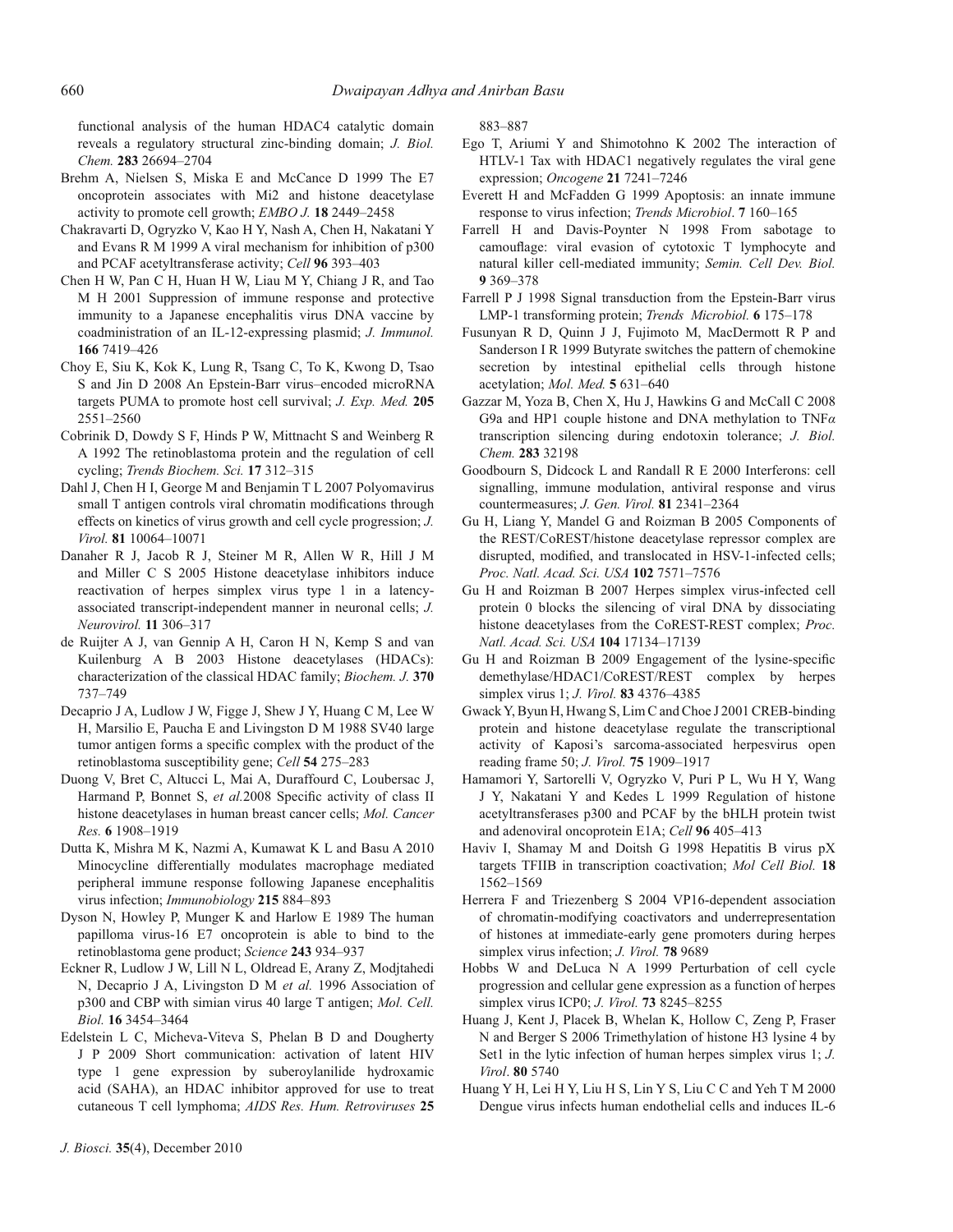and IL-8 production; *Am. J. Trop. Med. Hyg.* **63** 71–75

- Huh K, Zhou X, Hayakawa H and Cho J 2007 Human papillomavirus type 16 E7 oncoprotein associates with the cullin 2 ubiquitin ligase complex, which contributes to degradation of the retinoblastoma tumor suppressor; *J. Virol.* **81** 9737–9747
- Husain M and Harrod K 2009 Influenza A virus-induced caspase-3 cleaves the histone deacetylase 6 in infected epithelial cells; *FEBS lett.* **583** 2517–2520
- Imai K, Togami H and Okamoto T 2010 Involvement of histone H3 Lysine 9 (H3K9) methyl transferase G9a in the maintenance of HIV-1 latency and its reactivation by BIX01294; *J. Biol. Chem.*  **285** 16538 –16545
- Jenuwein T 2006 The epigenetic magic of histone lysine methylation; *FEBS J*. **273** 3121–3135
- Jenuwein T and Allis C D 2001 Translating the histone code; *Science* **293** 1074–1080
- Jopling C, Schutz S and Sarnow P 2008 Position-dependent function for a tandem microRNA miR-122-binding site located in the hepatitis C virus RNA genome; *Cell Host Microbe*. **4** 77–85
- Juffrie M, van Der Meer G M, Hack C E, Haasnoot K, Sutaryo, Veerman, A J, and Thijs L G 2000 Inflammatory mediators in dengue virus infection in children: interleukin-8 and its relationship to neutrophil degranulation; *Infect. Immun.* **68** 702–707
- Karlsson Q H, Schelcher C, Verrall E, Petosa C and Sinclair A J 2008 The reversal of epigenetic silencing of the EBV genome is regulated by viral bZIP protein; *Biochem. Soc. Trans.* **36**  637–639
- Kauder S E, Bosque A, Lindqvist A, Planelles V and Verdin E 2009 Epigenetic regulation of HIV-1 latency by cytosine methylation; *PLoS Pathog.* **5** e1000495
- Kent J, Zeng P, Atanasiu D, Gardner J, Fraser N and Berger S 2004 During lytic infection herpes simplex virus type 1 is associated with histones bearing modifications that correlate with active transcription; *J. Virol.* **78** 10178–10186
- Kim Y, Jung J, Lee S and Jang K 2010 Hepatitis B virus X protein overcomes stress-induced premature senescence by repressing p16INK4a expression via DNA methylation; *Cancer Lett*. **288** 226–235
- Kutluay S, Doroghazi J, Roemer M and Triezenberg S 2008 Curcumin inhibits herpes simplex virus immediate-early gene expression by a mechanism independent of p300/CBP histone acetyltransferase activity; *Virology* **373** 239–247
- Lachner M, O'Sullivan R and Jenuwein T 2003 An epigenetic road map for histone lysine methylation; *J. Cell Sci.* **116** 2117–2124
- Lalani A, Barrett J and McFadden G 2000 Modulating chemokines: more lessons from viruses; *Immunol. Today* **21** 100–106
- Lee D, Teyssier C, Strahl B and Stallcup M 2005 Role of protein methylation in regulation of transcription; *Endocr. Rev.* **26** 147–170
- Lee J, Kwun H, Jung J, Choi K, Min D and Jang K 2005 Hepatitis B virus X protein represses E-cadherin expression via activation of DNA methyltransferase 1; *Oncogene* **24** 6617–6625
- Lemasson I, Polakowski N, Laybourn P and Nyborg J 2006 Tax-

dependent displacement of nucleosomes during transcriptional activation of human T-cell leukemia virus type 1; *J. Biol. Chem.* **281** 13075–82

- Levine A 1990 The p53 protein and its interactions with the oncogene products of the small DNA tumor viruses; *Virology* **177** 419–426
- Li S, Floess S, Hamann A, Gaudieri S, Lucas A, Hellard M, Roberts S, Paukovic G, Plebanski M, *et al.*2009 Analysis of FOXP3+ regulatory T cells that display apparent viral antigen specificity during chronic hepatitis C virus infection; *PLoS Pathog.* **5**  e1000707
- Li S, Labrecque S, Gauzzi M C, Cuddihy A R, Wong A H, Pellegrini S, Matlashewski G J and Koromilas A E 1999 The human papilloma virus ( HPV ) -18 E6 oncoprotein physically associates with Tyk2 and impairs Jak-STAT activation by interferon-alpha; *Oncogene* **18** 5727–5737
- Lin Z, Bazzaro M, Wang M, Chan K C, Peng S and Roden R B 2009 Combination of proteasome and HDAC inhibitors for uterine cervical cancer treatment; *Clin. Cancer Res.* **15** 570–577
- Liu X, Xu Q, Chen W, Cao H, Zheng R and Li G 2009 Hepatitis B virus DNA-induced carcinogenesis of human normal liver cells by virtue of nonmethylated CpG DNA; *Oncol. Rep*. **21** 941–947
- Lu H, Pise-Masison C, Linton R, Park H, Schiltz R, Sartorelli V and Brady J 2004 Tax relieves transcriptional repression by promoting histone deacetylase 1 release from the human T-cell leukemia virus type 1 long terminal repeat; *J. Virol.* **78** 6735–6743
- Ludlow J W, Shon J, Pipas J M, Livingston D M and Decaprio J A 1990 The retinoblastoma susceptibility gene product undergoes cell cycle-dependent dephosphorylation and binding to and release from SV40 large T; *Cell* **60** 387–396
- Mai A, and Altucci L 2009 Epi-drugs to fight cancer: from chemistry to cancer treatment, the road ahead; *Int. J. Biochem. Cell. Biol.* **41** 199–213
- Margolis D M 2010 Mechanisms of HIV latency: an emerging picture of complexity; *Curr. HIV/AIDS Rep.* **7** 37–43
- Merimi M, Klener P, Szynal M, Cleuter Y, Bagnis C, Kerkhofs P, Burny A, Martiat P and Van den Broeke A 2007 Complete suppression of viral gene expression is associated with the onset and progression of lymphoid malignancy: observations in Bovine Leukemia Virus-infected sheep; *Retrovirology* **4** 1–9
- Minucci S and Pelicci P G 2006 Histone deacetylase inhibitors and the promise of epigenetic (and more) treatments for cancer; *Nat. Rev. Cancer* **6** 38–51
- Miskin J, Abrams C, Goatley L and Dixon L 1998 A viral mechanism for inhibition of the cellular phosphatase calcineurin; *Science* **281** 562–565
- Moran E 1993 DNA tumour virus transforming proteins and the cell cycle; *Curr. Opin. Genet. Dev.* **3** 63–70
- Nachmani D, Stern-Ginossar N, Sarid R and Mandelboim O 2009 Diverse herpesvirus microRNAs target the stress-induced immune ligand MICB to escape recognition by natural killer cells; *Cell Host Microbe.* **5** 376–385
- Ogawa H, Ishiguro K, Gaubatz S, Livingston D M and Nakatani Y 2002 A complex with chromatin modifiers that occupies E2F- and Myc-responsive genes in G0 cells; *Science* **296**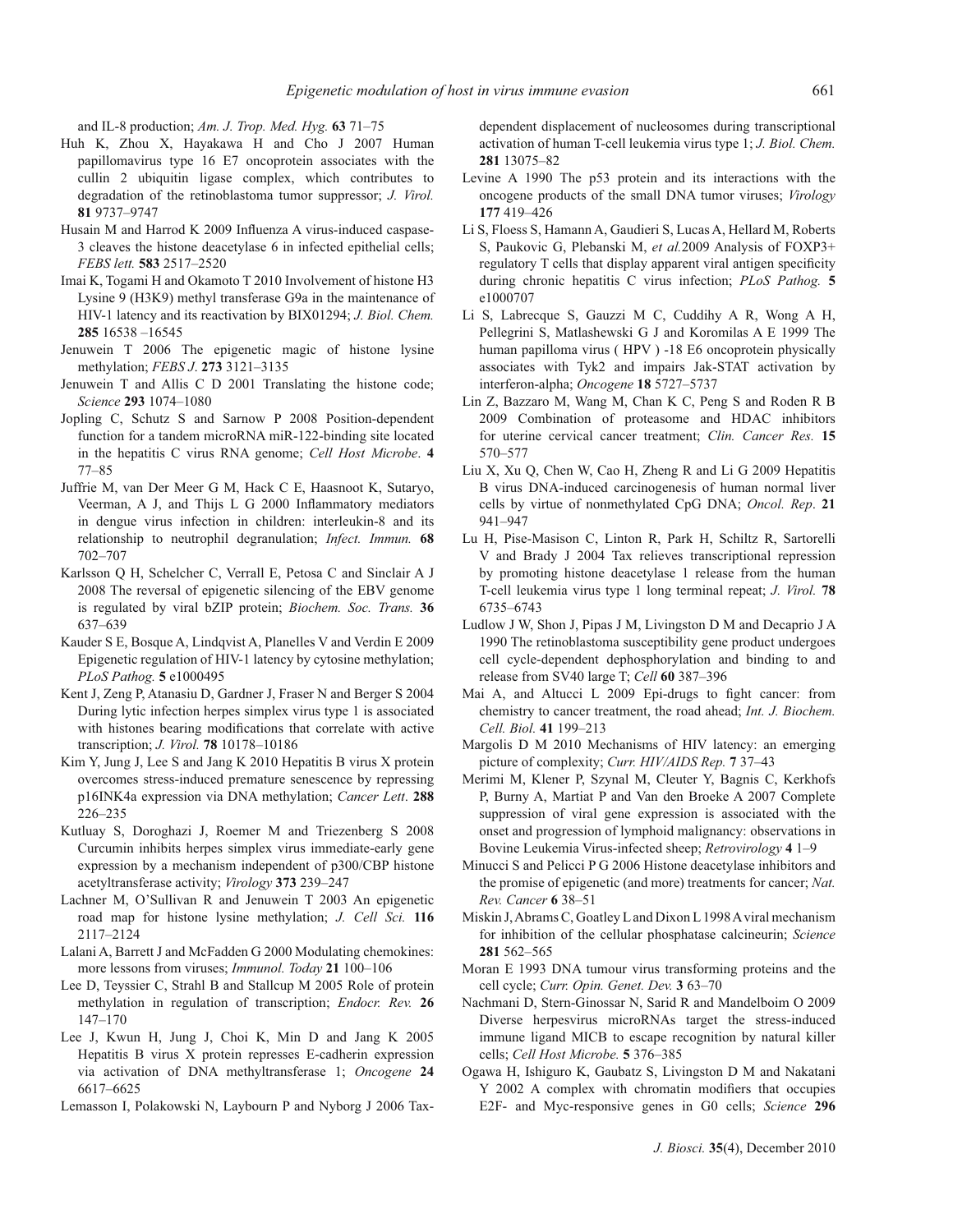1132–1136

- Ogg P D, Mcdonell P J, Ryckman B J, Knudson C M and Roller R J 2004 The HSV-1  $U_s^3$  protein kinase is sufficient to block apoptosis induced by overexpression of a variety of Bcl-2 family members; *Virology* **319** 212–224
- Oh J and Fraser N 2008 Temporal association of the herpes simplex virus genome with histone proteins during a lytic infection; *J. Virol.* **82** 3530–3537
- Ohki I, Shimotake N, Fujita N, Nakao M and Shirakawa M 1999 Solution structure of the methyl-CpG-binding domain of the methylation-dependent transcriptional repressor MBD1; *EMBO. J.* **18** 6653–6661
- Pearson R, Kim Y K, Hokello J, Lassen K, Friedman J, Tyagi M and Karn J 2008 Epigenetic silencing of human immunodeficiency virus (HIV) transcription by formation of restrictive chromatin structures at the viral long terminal repeat drives the progressive entry of HIV into latency; *J. Virol.* **82** 12291–12303
- Pflum M K, Tong J K, Lane W S and Schreiber S L 2001 Histone deacetylase 1 phosphorylation promotes enzymatic activity and complex formation; *J. Biol. Chem.* **276** 47733–47741
- Poon A P, Liang Y and Roizman B 2003 Herpes simplex virus 1 gene expression is accelerated by inhibitors of histone deacetylases in rabbit skin cells infected with a mutant carrying a cDNA copy of the infected-cell protein no 0; *J. Virol.* **77** 12671–12678
- Poon A P, Gu H and Roizman B 2006 ICP0 and the  $U_s^3$  protein kinase of herpes simplex virus 1 independently block histone deacetylation to enable gene expression; *Proc. Natl. Acad. Sci. USA* **103** 9993–9998
- Poulin D L, Kung A L and Decaprio J A 2004 p53 targets Simian Virus 40 large T antigen for acetylation by CBP; *J. Virol.* **78** 8245–8253
- Qiu L, Fan H, Jin W, Zhao B, Wang Y and Ju Y 2010 miR-122 induced down-regulation of HO-1 negatively affects miR-122-mediated suppression of HBV; *Biochem. Biophys. Res. Commun*. **398** 771–777
- Radkov S A, Touitou R, Brehm A, Rowe M, West M, Kouzarides T and Allday M J 1999 Epstein-Barr virus nuclear antigen 3C interacts with histone deacetylase to repress transcription; *J. Virol.* **73** 5688–5697
- Rea S, Eisenhaber F, O'Carroll D, Strahl B D, Sun Z W, Schmid M, Opravil S, Mechtler K *et al.* 2000 Regulation of chromatin structure by site-specific histone H3 methyltransferases; Nature *(London)* **406** 593–599
- Richon V M and O'Brien J P 2002 Histone deacetylase inhibitors: a new class of potential therapeutic agents for cancer treatment; *Clin. Cancer Res*. **8** 662–664
- Rincon-Orozco B, Halec G, Rosenberger S, Muschik D, Nindl I, Bachmann A, Ritter T M, Dondog B *et al*. 2009 Epigenetic silencing of interferon-kappa in human papillomavirus type 16 positive cells; *Cancer Res.* **69** 8718–8725
- Rodriguez A, Griffiths-Jones S, Ashurst J and Bradley A 2004 Identification of mammalian microRNA host genes and transcription units; *Genome Res.* **14** 1902–1910
- Roloff T C, Ropers H H and Nuber U A 2003 Comparative study of methyl-CpG-binding domain proteins., *BMC Genomics* **4** 1
- Romani B, Engelbrecht S and Glashoff R 2010 Functions of Tat: the versatile protein of human immunodeficiency virus type 1; *J. Gen. Virol.* **91** 1–12
- Roopra A, Qazi R, Schoenike B, Daley T and Morrison J 2004

*J. Biosci.* **35**(4), December 2010

Localized domains of G9a-mediated histone methylation are required for silencing of neuronal genes; *Mol. Cell.* **14** 727–738

- Rosl F, Arab A and Klevenz B 1993 The effect of DNA methylation on gene regulation of human papillomaviruses; *J. Gen. Virol.* **74** 791–801
- Routy J 2005 Valproic acid: a potential role in treating latent HIV infection; *Lancet* **366** 523–524
- Sampath S C, Marazzi I, Yap K L, Sampath S C, Krutchinsky A N, Mecklenbräuker I, Viale A, Rudensky E *et al.* 2007 Methylation of a histone mimic within the histone methyltransferase G9a regulates protein complex assembly; *Mol. Cell.* **27** 596–608
- Schaap A, Fortin J F, Sommer M, Zerboni L, Stamatis S, Ku C C, Nolan G P and Arvin A M 2005 T-cell tropism and the role of ORF66 protein in pathogenesis of varicella-zoster virus infection; *J. Virol.* **79** 12921–12933
- Schuetz A, Min J, Allali-Hassani A, Schapira M, Shuen M, Loppnau P, Mazitschek R, Kwiatkowski N P *et al.* 2008 Human HDAC7 harbors a class IIa histone deacetylase-specific zinc binding motif and cryptic deacetylase activity; *J. Biol. Chem.* **283** 11355–11363
- Sheppard H M, Corneillie S I, Espiritu C, Gatti A and Liu X 1999 New insights into the mechanism of inhibition of p53 by simian virus 40 large T antigen; *Mol. Cell. Biol.* **19** 2746–2753
- Shim Y, Yoon G, Choi H, Chung Y and Yu E 2003 p16 Hypermethylation in the early stage of hepatitis B virusassociated hepatocarcinogenesis; *Cancer Lett*. **190** 213–219
- Siliciano J D, Kajdas J, Finzi D, Quinn T C, Chadwick K, Margolick J B, Kovacs C, Gange S J *et al.* 2003 Long-term follow-up studies confirm the stability of the latent reservoir for HIV-1 in resting CD4+ T cells; *Nat. Med.* **9** 727–728
- Smith G L, Symons J A, Khanna A, Vanderplasschen A and Alcamí A 1997 Vaccinia virus immune evasion; *Immunol. Rev.* **159** 137–54
- Spriggs M 1996 One step ahead of the game: viral immunomodulatory molecules; *Annu. Rev Immunol.* **14** 101–130
- Stevenson D, Colman K L and Davison A J 1994 Characterization of the putative protein kinases specified by varicella-zoster virus genes 47 and 66; *J. Gen. Virol.* **75** 317–326
- Sullivan C, Grundhoff A, Tevethia S, Pipas J and Ganem D 2005 SV40-encoded microRNAs regulate viral gene expression and reduce susceptibility to cytotoxic T cells; *Nature (London)* **435** 682–686
- Sullivan C, Sung C, Pack C, Grundhoff A, Lukacher A, Benjamin T and Ganem D 2009 Murine Polyomavirus encodes a microRNA that cleaves early RNA transcripts but is not essential for experimental infection; *Virology* **387** 157–167
- Tachibana M, Sugimoto K, Fukushima T and Shinkai Y 2001 Set domain-containing protein, G9a, is a novel lysine-preferring mammalian histone methyltransferase with hyperactivity and specific selectivity to lysines 9 and 27 of histone H3; *J. Biol. Chem.* **276** 25309–25317
- Timmermann S, Lehrmann H, Polesskaya A and Harel-Bellan A 2001 Histone acetylation and disease; *Cell Mol Life Sci.* **58**  728–736
- Tortorella D, Gewurz B, Furman M, Schust D and Ploegh H 2000 Viral subversion of the immune system; *Annu. Rev Immunol.*